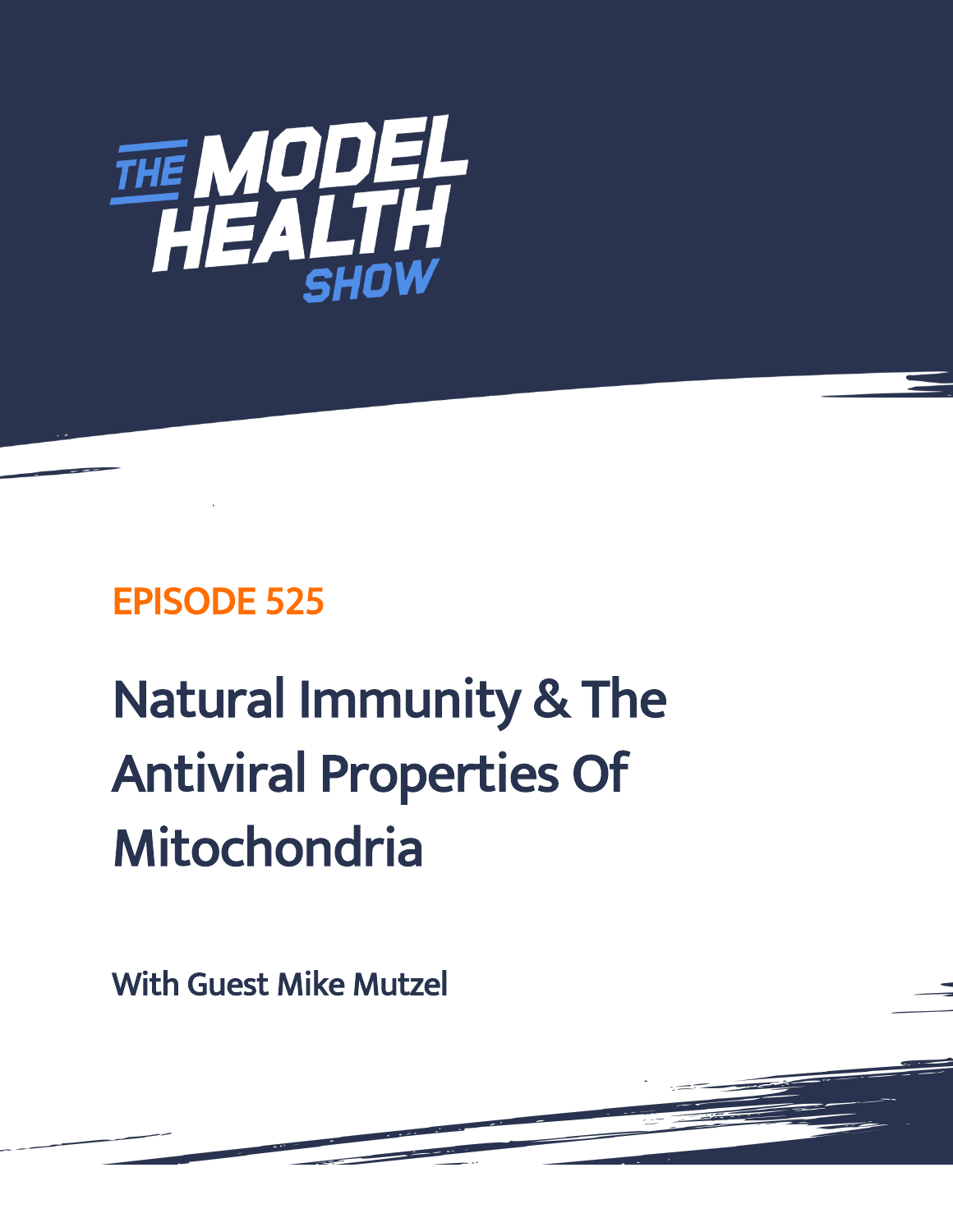### You are now listening to The Model Health Show with Shawn Stevenson. For more, visit themodelhealthshow.com.

**SHAWN STEVENSON:** Welcome to the Model Health Show. This is fitness and nutrition expert Shawn Stevenson and I'm so grateful for you tuning in with me today. In this episode, we're going to be talking about the powerful connection between our mitochondrial function and COVID-19. It's some really, really eye-opening new data, and also, we're going to be looking at the undervalued connection between blood glucose dysregulation, and it's a link with COVID-19 as well. Plus, we've got some additional data looking at sedentary behavior in regard to COVID-19, and we're going to touch on this controversial subject of natural immunity. So, this episode is absolutely filled with vital and important information and it's coming from one of the smartest human beings that I know, and just grateful to have him as a part of my life and a resource to look to. We have a lot of conversations about these things behind the scenes, and this is important for us to have these conversations, to question things, to look at things from different perspectives and different angles. I see things that he doesn't and vice versa and being able to come to rational conclusions that can actually help our citizens, help our families.

Right now, a lot of people are experiencing a lot of infighting and a lot of contention among their own family members we're so divided right now, and it's so unfortunate. And so, we're even going to be touching on that a little bit in this episode. So again, this is packed with incredible information, and also speaking of this mitochondrial connection, these are these energy power plants in our cells giving off this cellular currency for our bodies to do processes in the form of ATP. This conversion process turning food into usable energy. It's a serious conversion process, it's like a foreign exchange with currency, like trying to convert some yen into some dollars or some pesos into some shillings alright. So, it's like this conversion process and this process, if we're taking again, like a certain foodstuff and trying to convert it into energy, it's a pretty arduous thing for our bodies to do and our bodies are miraculous in its form and in the capacity to do this. But there are certain things that actually bypass and accelerate this energy exchange or even being used by our cells directly.

One of those things is medium-chain triglycerides, a randomized double-blind study published in the International Journal of Obesity and Related Metabolic Disorders, placed participants on a reduced-calorie diet that included either supplemental MCTs or supplemental long-chain triglycerides or LCTs. After the data was compiled, it was revealed that a group who included MCTs, lost more weight, eliminated more body fat, and experienced higher levels of satiety. Again, you could be on the same diet, but these particular oils specifically, these medium-chain triglycerides can make a tremendous difference in our overall metabolic function and our energy. The MCTs that I use literally every single day is from onnit.com, they're sourcing things [the right way, and they](https://themodelhealthshow.com/mike-mutzel-natural-immunity/)'[re making sure that you](https://themodelhealthshow.com/mike-mutzel-natural-immunity/)'[re getting an MCT oil that has the maximum](https://themodelhealthshow.com/mike-mutzel-natural-immunity/) 

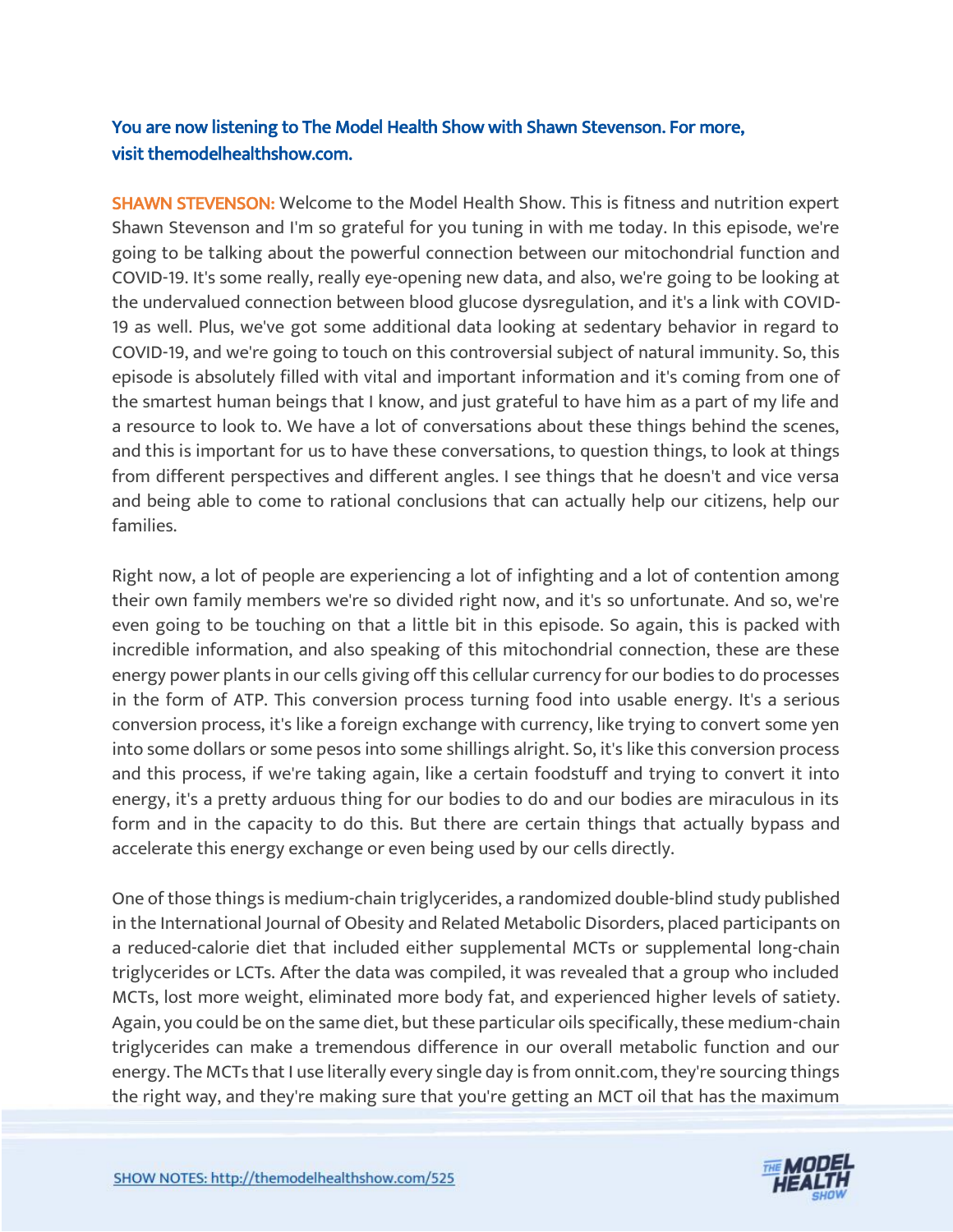efficacy with no nefarious chemicals or anything of that nature. It's just 100% source... Again, sourced the right way, MCT oil go to onnit.com/model.

That's O-N-N-I-T.com/model, and you're going to get 10% off their original MCT oil, 100% MCT oil and they also have these incredible emulsified MCT oils. And actually, I've had both today in one drink that I made, I had the original MCT oil and in another drink that I made, I made a protein shake and added some of the emulsified MCT oil in there as well. It's like a coffee creamer, it's really awesome, tastes amazing, and it's something I always travel with as well. I absolutely love the benefits with these MCTs, but again, just getting it from company X, you're not going to get the same high-quality product to get these incredible results seen in peerreviewed trials. So go to onnit.com/model for 10% off their incredible MCT oil and everything else that they carry, and now let's get to our Apple Podcasts review of the week.

ITUNES REVIEW: Another five-star review titled "the podcast I always turn to..." By Gabby Dee, "I've listened to Sean off and on for a couple of years. If I'm ever feeling down on myself, either mentally or physically, the Model Health Show always pumps me back up and motivates me to do better. Thank you so much for creating such an incredible podcast."

**SHAWN STEVENSON:** Awesome, thank you so much for leaving me that review over on Apple Podcasts, I appreciate it so much. If you get to do so, please pop over to Apple Podcasts and leave a review for The Model Health Show. And on that note, let's get to our special guest and topic of the day. Mike Mutzel holds a Bachelor's degree in biology and a Master's degree in Clinical Nutrition, and he's also a best-selling author and host of the incredible High-Intensity Health series on podcast platforms, and on YouTube. Now he's back on the Model Health Show to share his insights. Let's jump into this incredible conversation with the amazing Mike Mutzel. Alright, my guy. Mike, welcome back to the show.

MIKE MUTZEL: Thanks for having me back, Shawn it's great to be with you. Yeah.

**SHAWN STEVENSON:** Yeah, so there's some big news that just came out regarding our mitochondria...

#### MIKE MUTZEL: Yes.

SHAWN STEVENSON: And COVID-19. Let's talk a little bit about that.

MIKE MUTZEL: Well, to me, I think it's a fascinating way to sort of connect the dots between exercise, insufficiency, obesity, all the metabolic syndrome, and its links with severe COVID outcomes and all that, but... Yeah, these scientists in Switzerland actually have been looking at the mitochondria and I guess it's been long known since 2010, which honestly, I didn't know

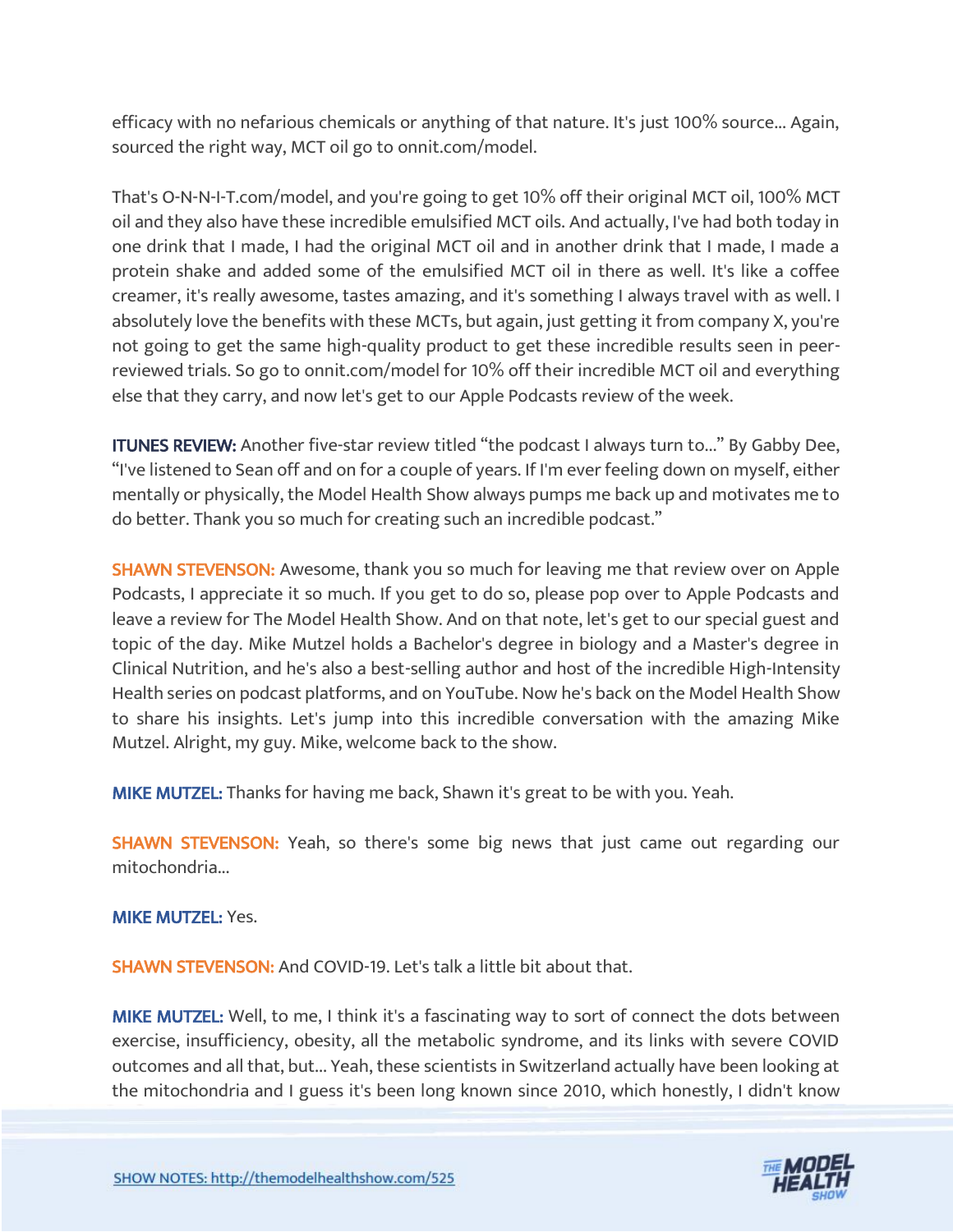about any of this research. When you think about your mitochondria, we think about energy production, moving your muscles running, all of the creation of cellular energy in the form of ATP. But it turns out that on the exterior cell membrane of your mitochondria, which are if we think about you've probably talked about this in your shows before, but organelles, if we think about our house, we have different little tools in our houses, like furnaces and dishwashers and all of that.

Well, think about all your cells, you have many appliances in there and the organelles of the mitochondria are one of those appliances that help create energy because you can't directly... Well, you... Fats and carbohydrates have to get split down and to make ATP... Anyway, so mitochondria have these anti-viral peptides on their exterior cell membrane, and it's really involved in increasing levels of interferon. And interferon are really involved in the innate immune system, so that's part of the problem with severe diseases, people don't mount a sufficient innate immune system response. The virus can increase its viral load and cause all this collateral damage. Well, turns out that this is a critical part of our innate immune system and increasing all these downstream signaling pathways via interferon. So, to me, I think it's fascinating because there's a lot of free things we can do to support mitochondrial health. Everything from compressing your feeding window, intermittent fasting, walking, weight training, all of these things are available for most people, pretty accessible. Yet, we don't hear about them.

So, a lot of people want to know, how do you test for your mitochondria? There's not really, to my knowledge, a commercially available test, you might look at organic acids that can allow different intermediates indicating mitochondrial dysfunction. But if people have exercise insufficiency or the inability to properly exercise, you get really winded when you're taking out the trash or you're picking up your kid or whatever. That might be a subtle indicator that you have mitochondrial dysfunction, and so if you go into this situation, we're going into winter, as we record this, there's influenza, there's SARS-CoV-2, there's different pathogens. If you have mitochondrial dysfunction, we can't really expect your body to mount a sufficient innate immune system response to take care of that pathogen before it starts to replicate. It turns out that your mitochondria are also a target for these pathogens like they like to leverage the biomolecules within your mitochondria.

And so that's the thing. So, if you have dysfunctional mitochondria from eating omega-6 enriched diets, processed foods, you're metabolically inflexible because you eat a lot of sugar and refined carbohydrates that favor glucose oxidation. Then maybe you're going to have a tougher time with a pathogen. So, to me, I think it's just so exciting because again, we have accessible tools that are free, walking, fasting, eating better foods, all of that are accessible so we should be... This should be front-page news if you ask me.

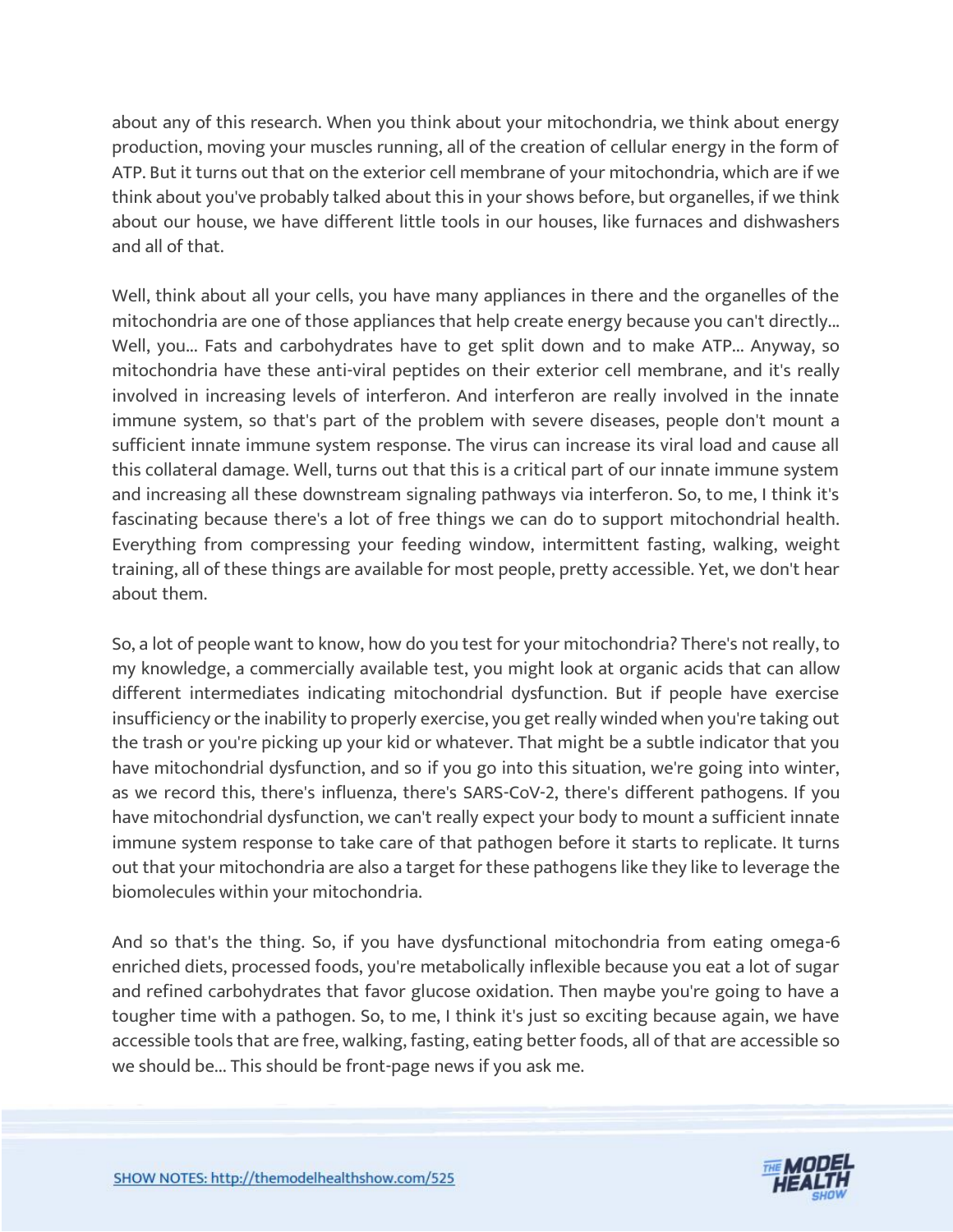**SHAWN STEVENSON:** Yes. I agree I agree. And it's because of folks like you that are making this news, and it just makes sense, this is getting back to things that are very logical. Our mitochondria are really these generators of our energy, our immune system requires energy, it's just a basic connective tissue right there, and so if we're having insufficient functions in that area, obviously we're going to be at a disadvantage. And so, if we're looking at... And also, I love this connection with the interferons, which is a critical aspect of being able to defend the body against viruses and the like, and I love the fact here that we can do something about this and just something very practical, which is...

I love that you mentioned, we don't necessarily have a test, but we do, which is paying attention to our bodies. We can probably notice if we're feeling winded easily if we're venturing into being overweight a little bit into obesity, or we're experiencing a chronic condition, having some auto-immune issues, that there might be something very likely, some deficiency happening with our mitochondria, right. So, this is again, nudging us into actually getting our citizens healthier.

**MIKE MUTZEL:** Totally, and it's interesting that you brought that up and I thought of something that I forgot to mention. Our liver and our gut have a lot of mitochondria, so your gut, your intestines are moving, and the motility and peristalsis, all the aspects of digestion, and so forth. So a lot of people have gut dysfunction, so that could be another potential indicator, but the liver is really enriched in mitochondria, and so a simple blood test, and I recommend blood work, and we can dive into some of the nuances here. The category of blood tests, the liver function tests, really common, AST, ALT, and GGT. So, any time you go to your doctor or a healthcare practitioner, or you just go to directlabs.com, or however, you get your labs. You should run a comprehensive liver function panel, it's just these three tests, but when they start to increase...

And these are just units, it's just international units per liter, so when they start to increase over 25 or 30, that is an indicator that your liver is accumulating fat. And that would be a suggestion that the mitochondria are unable to keep up with the demand of all the supply from insulin resistance. So that could be a proxy as well, so fatty liver disease would be an indicator of mitochondrial dysfunction specifically in the liver, so I encourage people to test for that for sure.

**SHAWN STEVENSON:** Yeah. That makes sense as well. So, you mentioned as well that one way to encourage healthy mitochondria function production is a little bit of intermittent fasting or restricting our feeding windows. We have those benefits with autophagy, obviously, but then there's another aspect, mitophagy, can you talk a little bit about that too?

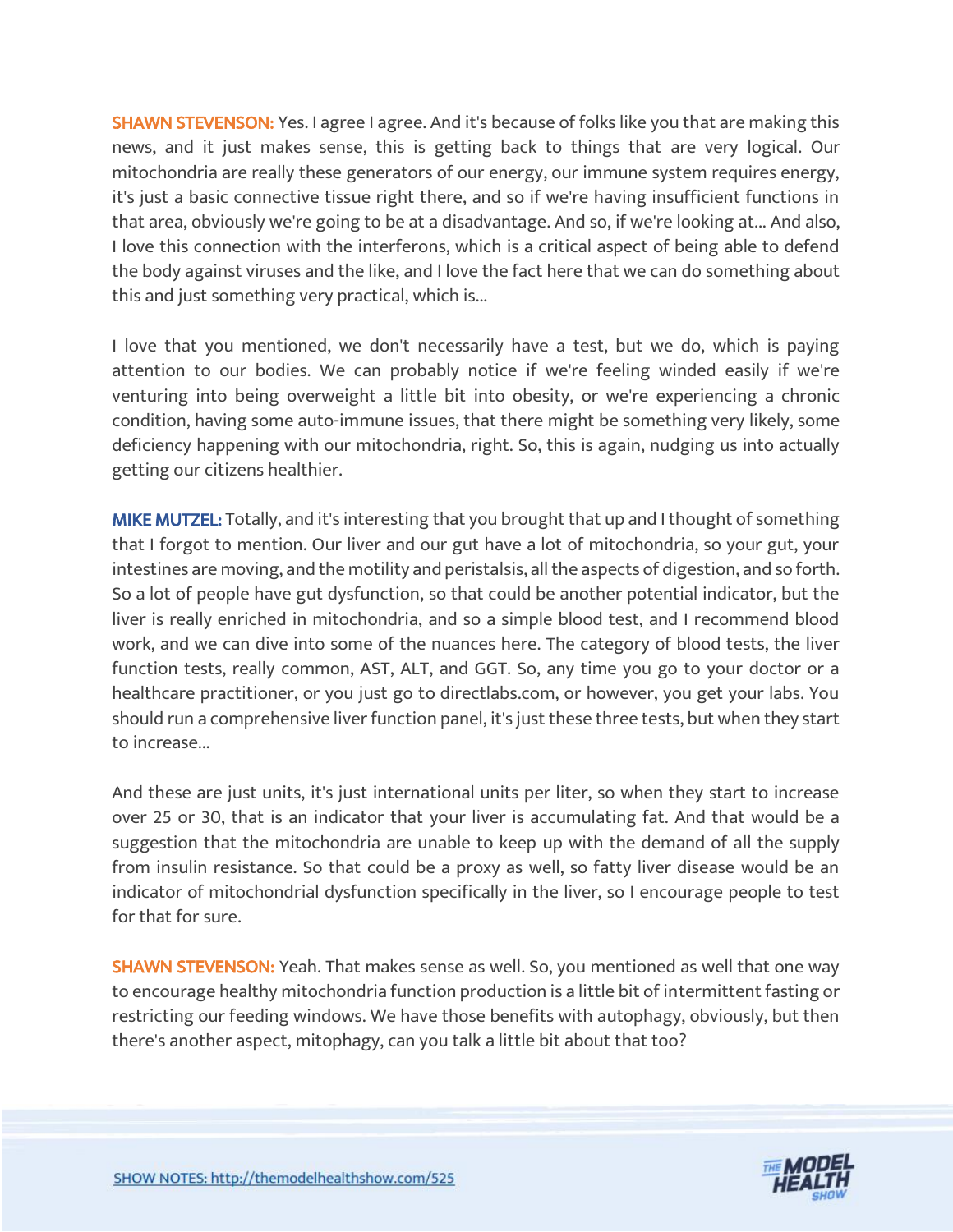MIKE MUTZEL: Yeah, autophagy is so fascinating to me, and I know it's an interest of yours as well, but if we think about... When you hear about autophagy on the internet, we think that it's just you turn on this switch and it's just this one... It's just this uniform process, but there's a lot of sub-types of autophagy and mitophagy is one of them. There's xenophagy, which is how you actually catabolize viruses as well, so there's all these different subtypes of autophagy, lipophagy, which is how you break down fat, so it's fascinating but anyway. So mitophagy is the process of taking those kind of rusty squeaky mitochondria that really are not... They're kind of old, so to speak, and they should be broken down into their constituents, and so mitophagy is this process that helps you break down those cellular components and proteins and membranes and so forth, that can be re-used to make new healthy mitochondria.

Well, it turns out if people are snacking all the time if they're not exercising if they have elevated of glucose and insulin from eating ultra-processed hyper-palatable food. Then those mitochondria never get that signal by way of mitophagy to undergo this healthy renewal process. And so that's what's really interesting, and I think this is why I'm such a proponent of exercise. I've personally benefited a lot from intermittent fasting and eating low-carb, but the people that are more physically fit can get away with fasting less to get a different... A more proportional increase in autophagy, so there was... Which is related to mitophagy, so there was one study that tracked interment fasting for 36 hours in overweight individuals who didn't exercise versus lean people who did exercise. So, they looked for autophagy initiation factors in both of those individuals doing muscle biopsies and so forth, and what they found is that, in the people that regularly exercised compared to the sedentary over-weight controls in 36 hours, there was like a 300% increase in autophagy initiation proteins. Which again are linked to mitophagy that we're talking about, compared to the individuals who were overweight.

So, your degree of so-called fitness amplifies the benefits of intermittent fasting, and that to me is pretty exciting because a lot of people hear about fasting, they think that "Okay, I got too fast for seven days." We're like, well maybe if you're morbidly obese to get the benefits of autophagy, but if you lift weights regularly, if you walk with your kids, if you go to the park, you go hiking. Maybe just a periodic 36-hour fast or even just an 18-hour intermittent fast can get to that same sort of beneficial autophagy and mitophagy-related processes. So, I'm a huge fan and we can dive into early time-restricted feeding and all of that and talk about some studies linked with longevity there, but... Yeah, I think it's super interesting because again, it's free, it's accessible, even if people don't have the means or the resources to go out and buy healthier food. If you just eat in a more confined short window, eight, six hours, then you can get the benefits by changing the substrates in your blood.

So, kind of the three hormonal sorts of the recipe to induce mitophagy or autophagy. Low blood glucose, low blood insulin, and high glucagon. And the way that we can increase, create this sort of hormonal cocktail that initiates autophagy is by exercising when we're fasted. So

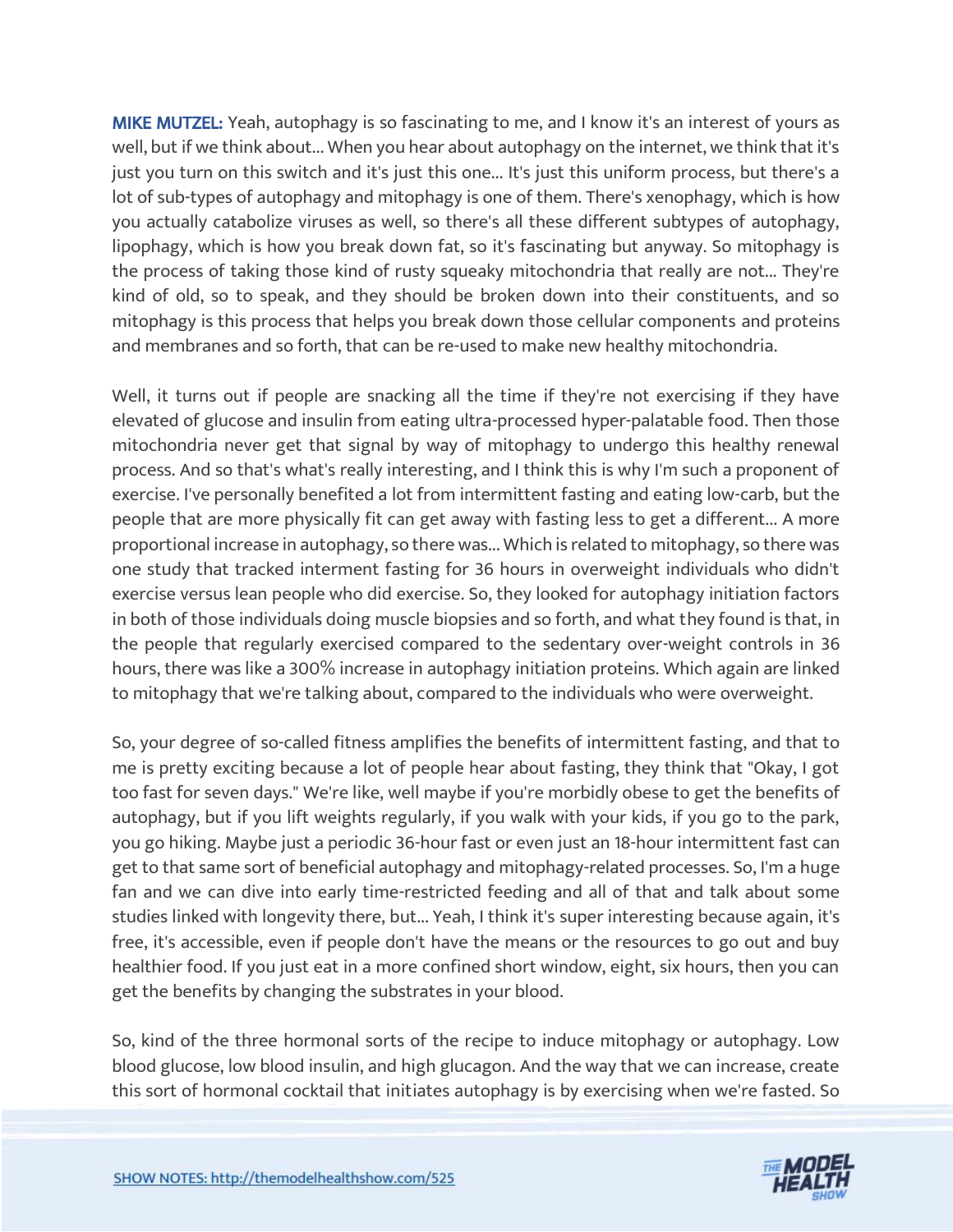just first thing in the morning, you have an early dinner, maybe you eat before six or seven, something along those lines. Go out and go for a walk or go do some yoga, like first thing in the morning, and that can deplete your glycogen, which will trigger this process by decreasing blood glucose, dropping insulin, and raising glucagon. And that recipe triggers the enhance... It sort of initiates the autophagy-related processes.

SHAWN STEVENSON: You're making it sound very simple, just like, Let's finish our dinner at a certain time, get some good sleep, wake up in the morning, do a little bit of exercise, then enjoy the rest of your day, have a little something to eat. It sounds very doable, and like you said, it's free to activate these systems, and I love the fact that this integrates... What this really marries with is these are the things that our genes expect us to do in the first place, we evolved having times of feasting and times of fasting. Now today, obviously, we don't have that builtin, and culturally, working with my sons, and my son, we were just talking about this. I'm teaching him in nutritional science class as part of his homeschooling program since the environment has kind of put us in this position. Now I get to really teach him the stuff that I should be teaching him anyways, that he should be learning in his educational institution, but it's nothing remotely close. And we were talking about... Because he was asking "Why do we eat these certain foods at breakfast in our culture?" I was like, "So what do people typically eat?" He's been to events with me, he can see what do people put out at the event at the hotel, it's muffins bagels, we've got...

#### MIKE MUTZEL: Orange juice.

**SHAWN STEVENSON:** Orange juice, we've got the low-fat milk, we've got pancakes, waffles, cereal, all of these very, very carbohydrate-dense, sugar-dense substances to start the day, right? And he's just asking why do... And I gave him an example, what if somebody eats some fish for breakfast or eats a salad for breakfast and he's just looking like what... That sounds so weird. I was like, "Why does it sound weird?" It's because of our cultural programming as to what we tend to eat at each meal, and also part of our cultural programming is the fact that we eat so frequently in our culture. One of the studies that I talked about in Eat Smarter, it just tracked a bunch of folks and found the average person's eating about 15 hours a day throughout that span. And simply by having folks to compress that eating window from 15 to 10 to 12 hours, folks, without restricting calories, by the way, lost weight became more insulin sensitive, improvements in leptin, the list goes on and on. Just by compressing that eating window, so this is really remarkable, and again, something our genes expect us to do, and I want to lean into this because again, the benefits are seen greater when we are more fit, when we're physically fit, active lifting weights, doing a little bit of walking. This is the part I want to lean into more because there's some more data now about exercise being an absolutely critical component of protection against this virus that's on everybody's mind.

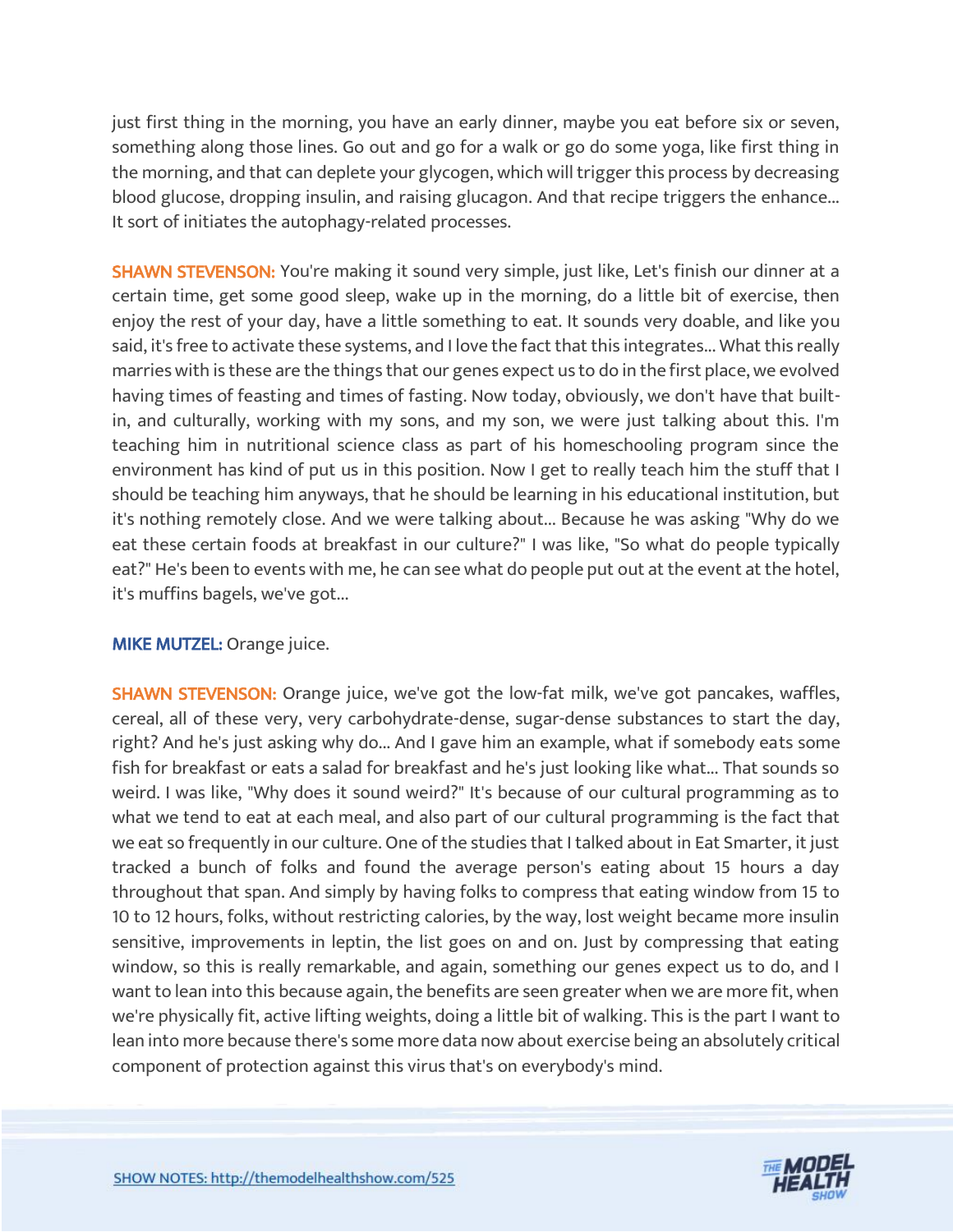MIKE MUTZEL: It's crazy. And again, this should be front-page news and I want to get to that, but just kind of dovetail off what you were saying with your son, it's amazing how... Our kids are sponges. So, speaking of this compressing the feeding window and snacking, we've been... Not formally as a way that you have yet, but just kind of tacitly through our own talking in the family dinner table and so forth, my daughter's nine. So, the other night we were coming back from doing something, we were mountain biking and whatever, and it was 8 o'clock, and I was like, "Man, I'm getting kind of hungry and asked, what do you want for dinner? She's like, "Dad, it's too late to eat dinner right now," and so she was trying to educate...

#### SHAWN STEVENSON: Wow.

MIKE MUTZEL: So, she's... They pick up on this stuff, so I think it's so important like, what you're doing, and we should all be doing this because the studies from the CDC actually just showed, and the Journal of the American Medical Association found that kids have gained... The rate of which obesity has been increasing doubled from... It was like January 2020 to just now. So, during COVID... And this is from the CDC, this isn't the Journal of Conspiracy Theories Research. So, because kids have been stuck in home not exercising, they are getting more and more overweight, and it happened, the categories of kids that were overweight were already obese, that they were the most severely affected by that. So, I think it's so important, especially because this concept of recidivism, meaning that if you gain weight, it's harder to take that weight, your body wants to maintain that metabolic homeostatic point, so it's really hard to lose...

#### **SHAWN STEVENSON: Especially in childhood.**

MIKE MUTZEL: Exactly. It wants to hang on. So, it's very unlikely that those kids will be spontaneously lean later in life. Anyway, so really important for parents, and I think this should be... Because we know that the collateral damage linked with obesity, especially starting out at that age where atherosclerosis starts, the formation of the narrowing of the arteries at age four, so really important stuff, but getting back to your question about exercise. This was considered a conspiracy theory that exercise could somehow improve outcomes when it comes to this current public health problem. And last time in April, when we were on the Kaiser Permanente study of 48,000 subjects show that regular exercise was linked with reduced odds of ending up in the hospital, ending up in the ICU, and even dying.

But since then, many more studies have come out in China, South Korea, one was 1.3 million individuals in the Swedish Army with a... They tracked objective strength out proxies and so forth from going back to the '50s, this study was super fascinating. So, they had all these objective strength tests and things like that, that for people in the military, and they retroactively then went back and looked and looked at that data and then found any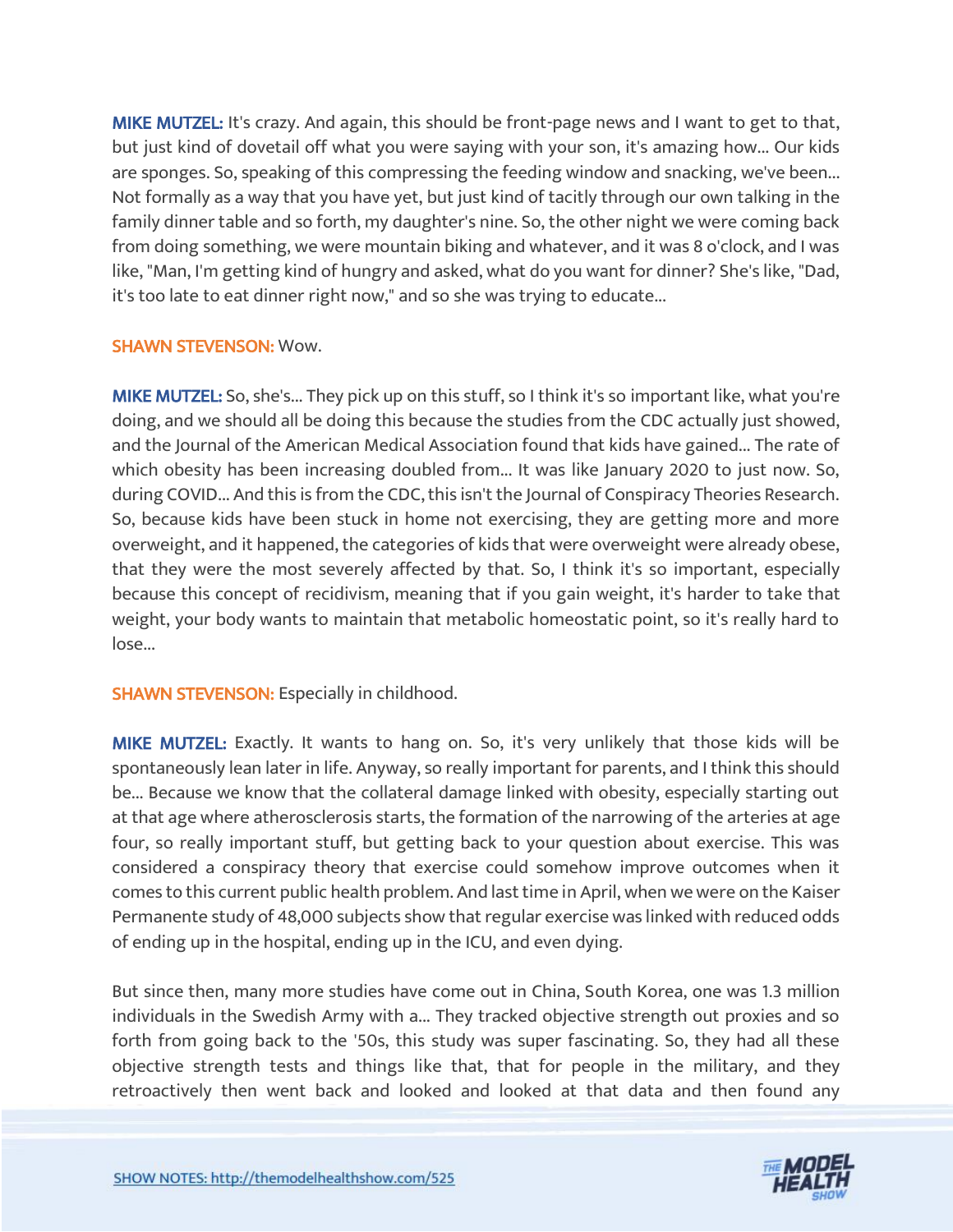correlation with outcome when it comes to COVID. And the people that we're stronger and more physically active way back when they were like teenagers and in their early 20s had lower odds of dying and being severely impacted by COVID in Sweden. So, this was super fascinating. Another study in China, and this was early in the pandemic, but the paper was just recently published. It was 164 individuals, and what they found is when they were in the hospital, the researchers, they had this idea to conduct the studies, so they asked individuals, "How much do you exercise? And then how intense is that exercise?" So, exercise insufficiency was if you did not in terms of minutes per week if you do not exercise for at least 150 minutes per week in divided doses, and then the other proxy was less than 75 minutes of vigorous, intense exercise, throughout the week.

And what they found is that in the groups that recorded regular physical activity, 0% of them died compared to there was like 7% of individuals who recorded that they were inactive. The rates of death, the odds... The odds ratio was like 6.7 times greater in the people who are physically inactive compared to people who were physically active. And again, this should be front-page news because...

**SHAWN STEVENSON:** Yeah, that's a massive difference.

MIKE MUTZEL: Huge... But again, this was like, no, I don't remember hearing CNN or in any of the legacy media outlets talking about this. So, tons of data on exercise, and I think it comes back to mechanistically, and it's like, "Hey, well, okay, how does this work?" And we can then dive into how exercise shapes the immune system in this particular, it's really healthy, this part of your adaptive immune system called the T-cell. And it turns out that people that regularly exercise have lower percentages of senescent T-cells, and we can define all that sort of stuff in a moment. So that's one aspect. We know that the mitochondria are increased, we talked about mitophagy, and I don't know if I totally made this very clear, but exercise is one of the best ways to increase autophagy and mitophagy. So, when people think about autophagy like you mentioned, I just want to just button this up exercise is arguably one of the better ways to do it.

So, we obviously think about fasting first when it comes to autophagy, but various studies have shown that how we get the adaptations from exercise like, "Okay, you go crush it at CrossFit," right. Your muscles are burning, that recovery and those adaptations that help your muscles become stronger for the next workout session are mediated by this process of autophagy. So that's what's cool when you get sore, you're like, Alright, I know that autophagy is kicking in to help those damaged proteins recover and repair. So anyway, the mechanisms are fascinating, but to me, the T-cell, and this links with the immunity, because you said it eloquently, Sean, is our metabolism and our immunity are basically two sides of the same coin and they're interconnected. And that's why we see so many different diseases linked with diabetes were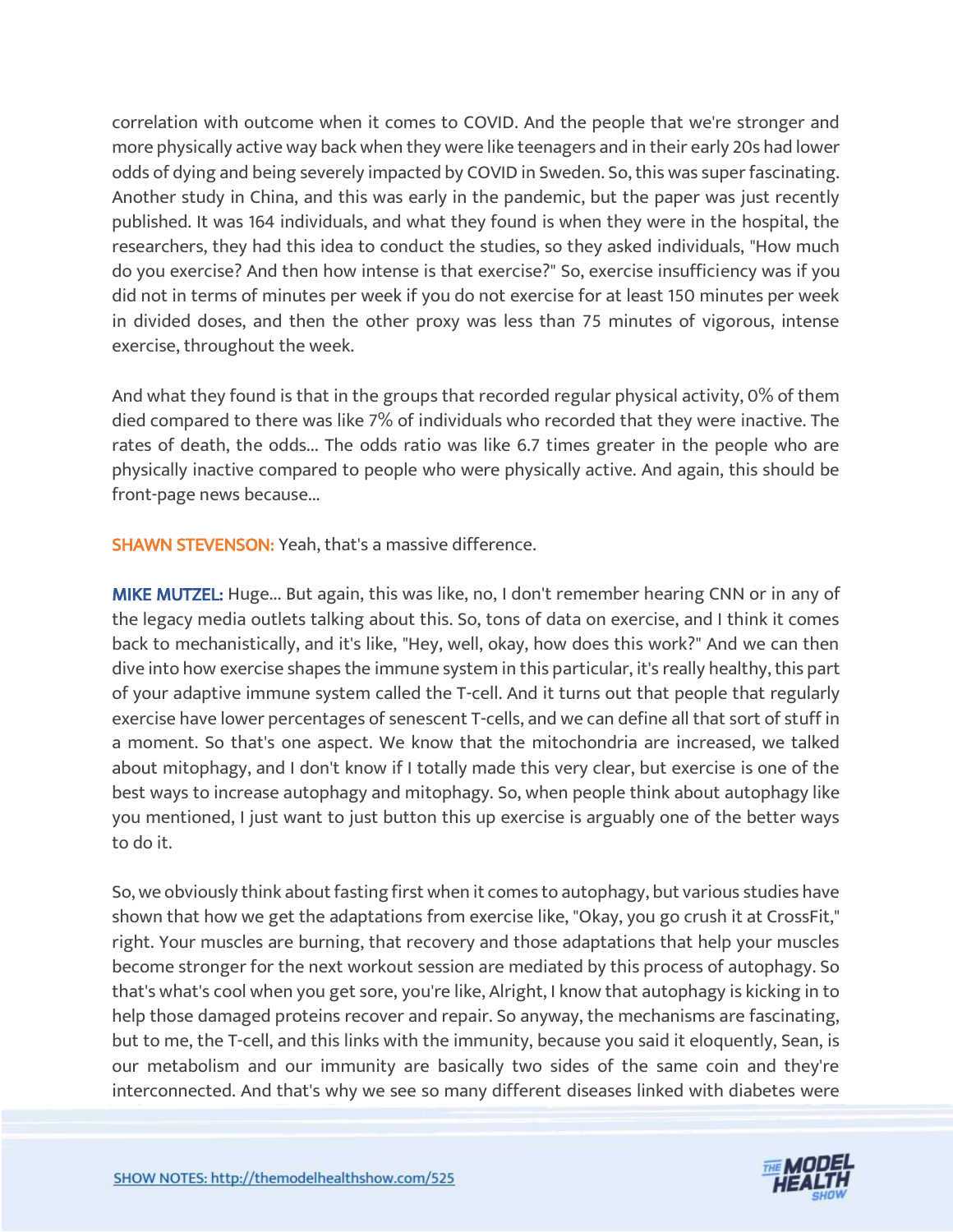insulin resistance from dementia, Alzheimer's, heart disease, fatty liver disease, cancer, autoimmunity, and as we continue to talk about the sort of immunometabolism model, which... Have you talked about this on the show? I don't want to like... Immunometabolism?

#### SHAWN STEVENSON: No.

MIKE MUTZEL: Alright.

#### SHAWN STEVENSON: Just talk about it.

MIKE MUTZEL: This is so fascinating to me, and it sounds confusing and intimidating, immunometabolism, but it's this idea that our immune system and our metabolic system are really two sides of the same coin. And so, if you think about someone that has an autoimmune disease or cancer. So, these are diseases that are dysregulated by the immune system. They're characterized by immune system dysfunction. If you give those individuals a classic metabolic support of drugs like Metformin, their conditions get better. The inverse is also true. You take a diabetic, type 2 diabetic that has inflammation, you give them a drug that helps reduce and affect their immune system, their diabetes gets better. So, we've been looking at medicine through this sort of compartmentalized spectrum, right. If you have a brain disorder, you go to the psychiatrist or the neurologist, if you have a cardiovascular issue, you go to the cardiologist, but it turns out that all these organs cross-talking to inter-communicate.

So immunometabolism, I think it's with COVID going on, it's a great time to sort of talk about it because it helps us better understand tangible ways to improve the health of our population and reduce vulnerabilities. Because if you become more metabolically healthy, you improve the resilience of your immune system, and one of the really interesting case in points about this, so we can go back to exercise and the T-cells, is there is a drug that's been used with great success when it comes to treating diabetes called Metformin. Metformin, I know people have this perception that drugs are inherently bad, there's one drug that you can pick that would be the one, in fact, a lot of people that are promoting longevity take Metformin maybe every other day or something, and we can dive into natural...

**SHAWN STEVENSON: Prophylactic in a sense.** 

MIKE MUTZEL: Yeah, have you ever taken it by chance?

SHAWN STEVENSON: I have not, no. Of course, I've worked with many, many people taking metformin, and we talked about this with David Sinclair is kind of like the pinnacle of longevity research right now. And metformin is one of the things that's added to his regimen.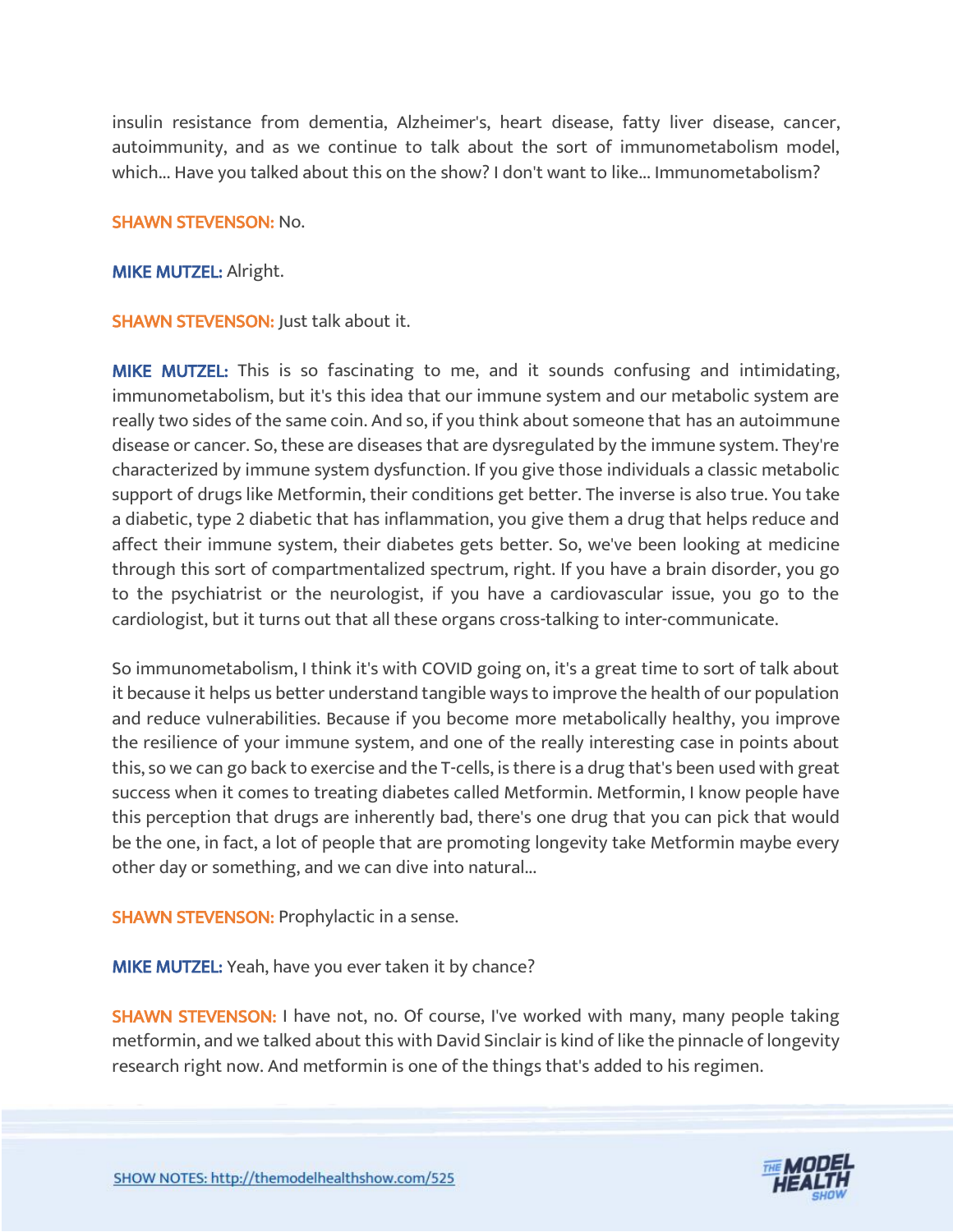MIKE MUTZEL: Yeah, metformin and rapamycin which we can get into. But anyway, to me, it's fascinating. Well, that drug was actually developed to treat influenza. Which is crazy, so to treat...

SHAWN STEVENSON: What do you know? Stop it, Mike. Stop it.

MIKE MUTZEL: I was diving into this, and I was blown away, so that's what it was initially studied to be effective for, and then it turns out that it also helps lower blood sugar. So that to me, is just so fascinating. How mechanistically does its work and it turns out it affects the mitochondria, that's how Metformin works, and then we just talked about earlier about how the mitochondria are involved in the innate immune system response and interferons. So anyway, this stuff is really fascinating to me, so the take-home message, I think for people listening is we need to have better control over our blood sugar. So just going down to your local drug store, CVS or Walgreens, get a blood glucose meter, start to check in just like people check their bank account every day or they should. People check into their FICO score, their credit score. Why aren't you checking in on your blood glucose levels and also looking at your hemoglobin A1c levels, because these are now both accessible at home with little test, a little finger 29 gauge, little needle, it's not very painful? And you can check into these things, and once you're aware that like a lot of people think they're eating healthy, like, "Yeah, I have croutons on my salad, I have a little bread, but I'm pretty healthy." And then you look at your glucose and you're like, "Wow, my fasting glucose is 120 or 110. Okay, maybe I need to rethink and change my diet and lifestyle in a different way." Anyway.

**SHAWN STEVENSON:** I love that analogy of people checking their bank account and credit score. What about your metabolic bank account? Take a peek at that. That's so great. And there's so many powerful things there, I want to circle back to the aspect with the kids and what we're seeing, 'cause this is a particular passion of both of ours, and one of the reasons we're working so hard right now is to protect our children. And seeing this rapid increase in obesity in our kids like that so quickly, this is a demonstration of... Because this was one of the big things, propped up, can't get people healthier overnight. You can really mess people up overnight, and we can get healthier overnight, it's not going to be perfect, but right now we're really... The longer that this goes on, as you mentioned, this is kind of setting the template, it's going to make it much more difficult for our children to be able to reach and sustain a place of health by pushing them into these conditions that again, they're not choosing to be obese. They're growing up in these conditions, that is making this just a norm. So, thank you so much for bringing that up and talking about that, and I want to talk a little bit more about the T-cells and NK-cell in regards to exercise. So, what are these things do for us, the T-cells, NK-cell?

MIKE MUTZEL: Great question. So, the T-cells are part of your adaptive immunity, so when we talked about the interferon and the mitochondria as like a front-line part of your immune

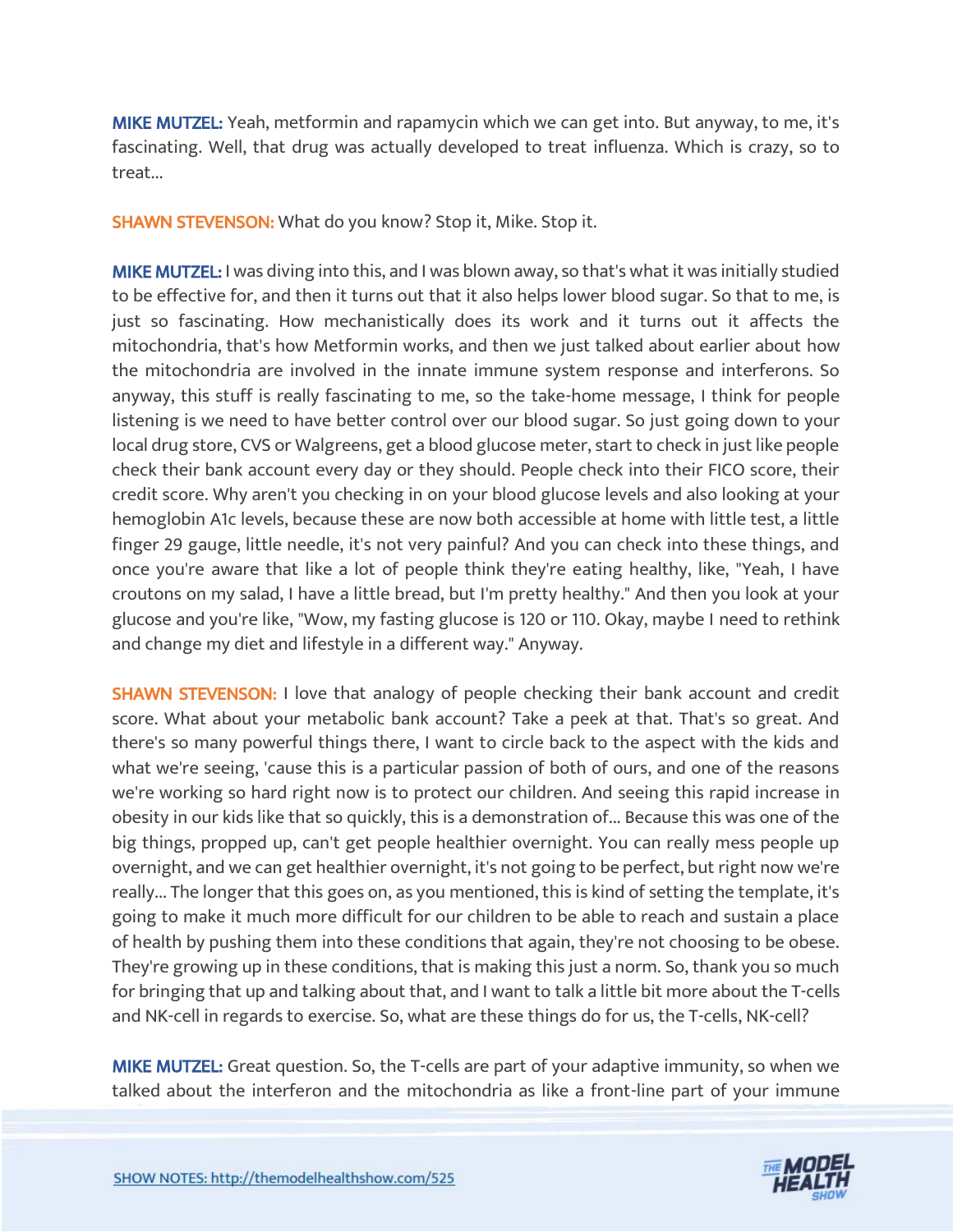system. Your immune system that's kind of bifurcated into the innate immune system and the adaptive immune system. So, the innate immune system doesn't really have much memory, it's either stimulated or it's not, so you get a cut or laceration, you get an infection. Your innate system is first on the scene, it's like an ambulance first responder, it's going to help recruit other cells that are necessary. But your adaptive immune system has all the memory, and so your T-cells are part of your adaptive immune system, and in fact, they're part of what helps us if we get... If people have had COVID like myself and hundreds of millions of people probably here in the US, what helps us sort of surmount an appropriate adaptive immune response is these T-cell, and they cross-talk and help create antibodies as well.

So, this is what's fascinating to me when you turn on the media, we are all about antibodies, so antibodies, antibodies but it's really the T-cell that helps mediate the B-cell to make antibodies. They are really intimately involved in various aspects of aging and also the immune response. It turns out that our T-cell repertoire starts to decline as we age, and so there's this gland called a thymus gland, which is around anatomically near the thyroid, and we undergo this process, what's known as thymic involution. So, this thymus starts to shrink and shrink and again, it's very important because these T-cells regulate so many aspects of our immune system and health and longevity, and that's where they originate, in the thymus gland. Now, it turns out that the rate at which this thymus atrophy or involution occurs is variable based upon our lifestyle. So, if we start smoking cigarettes and we start drinking a bottle of wine every night, if we're not exercising, we're hitting up Chick-fil-A and McDonalds. The rate at which our thymus gland atrophies is increased or accelerated, and that leads to a functionally impaired set of T-cells called immunosenescence.

And so, these T-cells can become senescent. A senescent cell is a cell that should apoptosis and dies, but it doesn't, and so essentially, all of our cells have a finite lifespan. And as we age, we get more and more dysfunctional or senescent cells, and so this kind of differentiates... Helps us better understand chronologic aging versus biologic aging. So, we've all met 40-year-olds, and we go, "Dang, what are you doing? Like, you look great. You know, Sean, I want to know what you're eating. What you... " And then we've met people who are 32 and you think they're like 45. So that is the difference between biologic aging and chronologic aging. And I think this is important, and we've heard about this, where we see a perfectly healthy 40-year-old in the hospital, and we see the media talk about this perfectly healthy person, and we see the picture, and we're like, that to me doesn't look like perfectly healthy. They look a lot older than they appear to be. That is because they're biological aging faster, and these T-cells are involved in this aging process and senescent cells and so forth. So, when we regularly exercise, getting back to exercise and T-cell, we help to purge the percentage of senescent T-cell in our body and in our immune system, and we decrease that. So, exercise as a way to sort of take out the trash and get rid of these senescent T-cells.

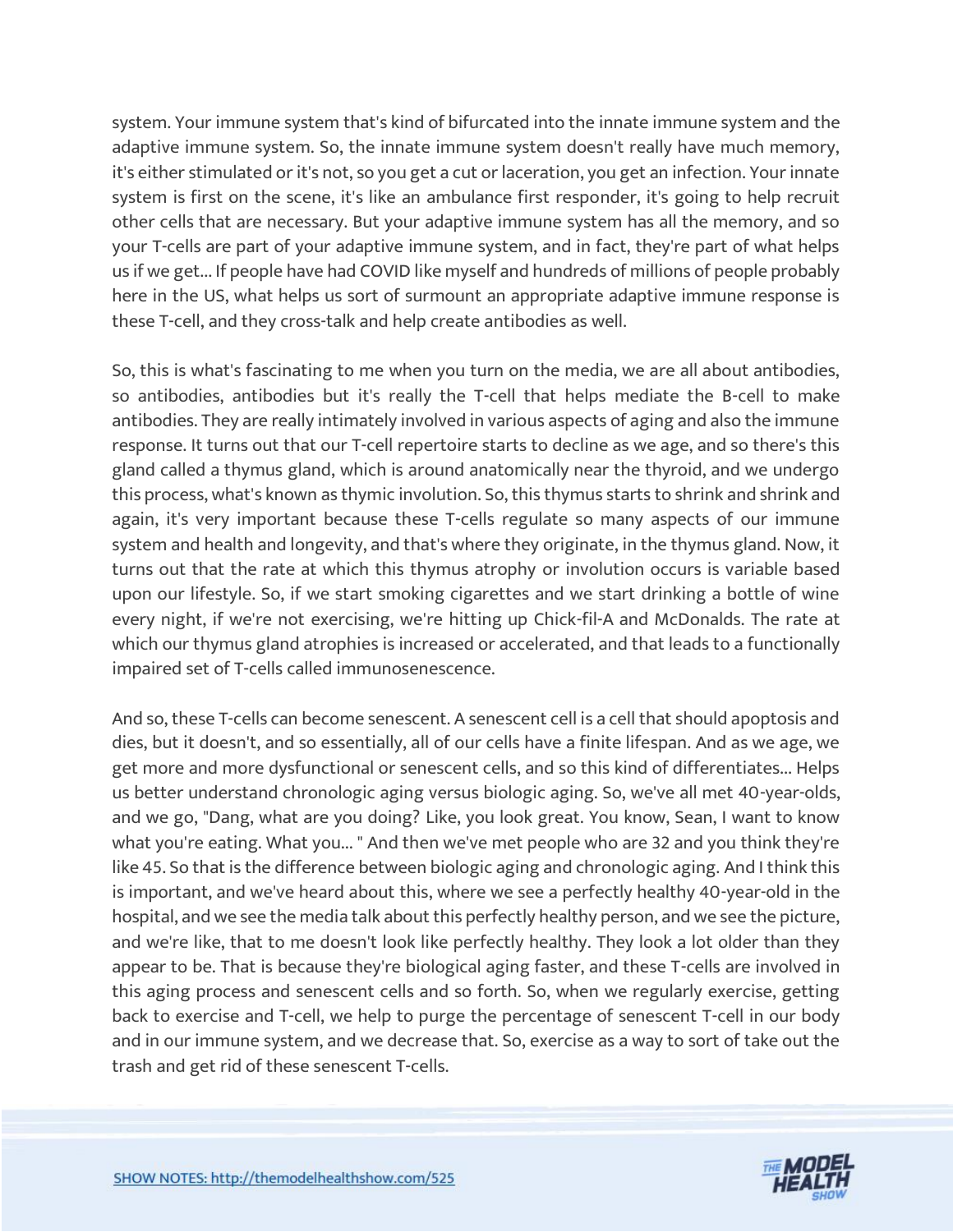Now that is very important because these senescent cells are kind of like... They're like bad kids, those kids that your parents didn't want you to hang out with, they cause you to do bad things, and so these senescent cells release... They have what's known as a senescenceassociated secretory phenotype, it's a big word. I know, just understand that they're secreting almost like pheromones. I'm over-simplifying, but they're secreting like a pheromone-like molecule that causes your healthy cells become senescent too. So, you want to get rid of those cells and the way that you purge them. The way that you like hit the eject button or whatever the garbage disposal is by exercising and intensely. So, when you exercise intensely, you get some oxygen debt created, you deplete that glycogen, out go those senescent T-cells. So various studies over the years have looked at the percentage of senescent T-cells in aged individuals over the age of 65, in individuals who exercise versus don't. And there's a much lower percentage of a so-called dysfunctional senescent T-cells, and this is linked with better functionality as you age. What's interesting if you look... And this was early on in COVID, like in March of 2020, I had this hypothesis.

I was reading this research and I was looking at this and I'm like, this seems like there is... 'Cause you see these 50-year-olds with all these chronic diseases who are dying, I was wondering if biologic age is impacting this. There's been a load of studies that have come out that show a biologic age, which is how you assay this is partly by these T-cells and these senescent cells is a risk factor for COVID. So, if you have all these different chronic diseases, high blood pressure ages your cells, obesity, all these diseases help to accelerate the biological aging process and create this inflammaging situation. So, as you age, you actually become more inflamed, it's called inflammaging, it's not a made-up word, and part of that inflammation process occurs by way of the senescent cells. So, I know I'm repeating myself here at the bottom line is exercise, healthy whole food diet, and then we can get into NK-cell later.

**SHAWN STEVENSON:** Yeah, this is powerful, this really helps to explain why elderly populations have been hardest hit in this scenario, and also why children have not. Because that thymus gland is the immune system itself is so active and so intelligent, it's trying to figure out the world. I've been thinking of a lot of like you said, just kind of ruminating on these ideas very early on looking at these things, and if we take in a condition like diabetes, for example. I really consider it an advanced aging disease, an accelerated aging disease, because of the inherent inflammation. It's just making the body break down rapidly, and we see that this being one of the leading risk factors, obviously from severe COVID and death. But yet again, we're not doing anything about it. We have epidemics, this has been going on for decades now, and we've just let it happen, we've been sitting back watching it happen and trusting in the same entities that kind of helped to co-create the conditions where this is a thing to somehow fixing COVID. And again, and again, we're not actually addressing the thing which is getting people healthier.

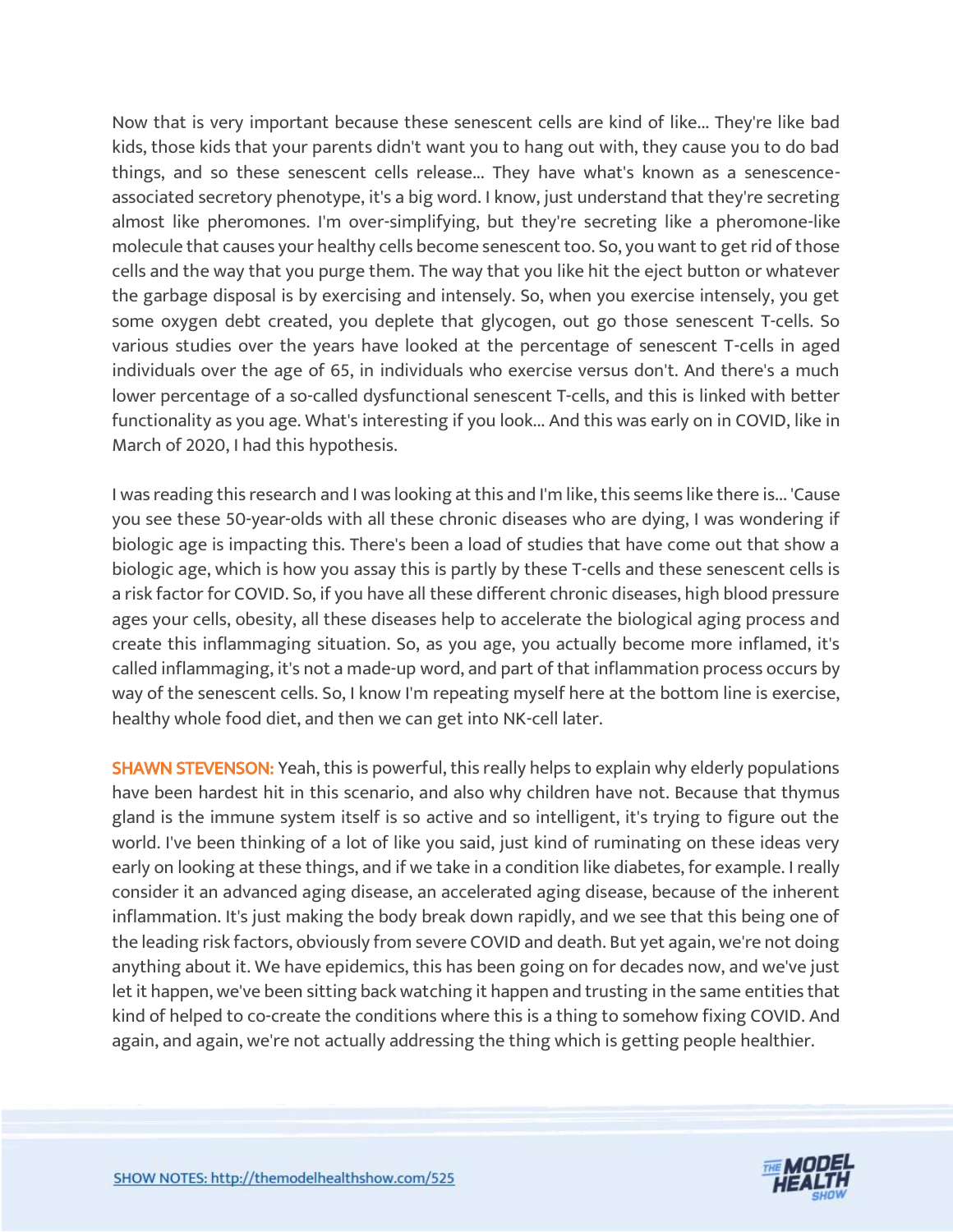So, let's talk about the NK-cell in regards to this as well, because this is something I've been talking about since the very beginning. I'm talking March, April, just taking people through some of the data, "Hey, here's a study, it was Appalachian State University is going for a short walk, 20 or 30-minute walk, you get an instantaneous boost in your immune parameters, most notably for those NK-cell, which appear to have some really good effects that protection from SARS-CoV-2."

MIKE MUTZEL: Yeah, again, this is part of the innate immune system, super important for health in general, but especially this virus and a series of studies have come out on this like you're talking about just exercise, forest bathing, all of that, even vitamin D. And so, this was an interesting study in South Korea. I think there was 200,000 individuals in this electronic medical record that was part of the study, and they looked at all these... Maybe it was more like 108 or whatever it was, a lot of people, and they found that there was a correlation with adverse outcomes when it comes to this virus. And also exercise levels in vitamin D levels with this critically important cell that you just mentioned, the natural killer cells. So again, this should be front-page news because the levels of vitamin D that are... If you go to your mainstream doctor and they don't know anything about integrated medicine, as long as your levels are like 32 nanograms per ml, they're going to be like, "You don't have a deficiency, so you probably don't need to take any vitamin D." But what this study actually showed it is that your levels from an optimal standpoint for natural killer cell activity, that's what they looked at, is the activity.

How functional are these important cells like to go out and like Pac-Man, they'll seek and destroy and kill the bad guys and so forth, infected cells and whatnot? So, it was about, levels were between 55 and 60 nanograms per ml on the vitamin D level, so and then also exercise, more wasn't always better. That's kind of interesting because we've seen on the media, "Oh, well, this marathon runner got really sick," like exercise, like anything in life exerts or adheres to this U-shape curve phenomena. So, there's a sweet spot where it turns out to be around the cumulative 150 minutes per week, 75 of those minutes, half of those should be moderate or pretty intense vigorous activity. To me, that was fascinating because, in these dovetails, it's perfect that you brought that up now because we've been talking about these T-cells in this thymic involution. As we age, our natural killer cells become even more important for the elderly because they don't have... Their T-cells are kind of weakened, so it seems that we really need to support these natural killer cells, especially in our elderly friends and family. Because they don't have the T-cells there to help, and that was an interesting part of that study that I thought was... I learned...

What's cool about this is we can continue to talk about these benefits, later on, laugh at COVID, but everyone's so interested in it right now 'cause they want to stay safe. And it just goes to show Vitamin D, you can supplement that for 10 bucks a month, go out in the sun... If you live

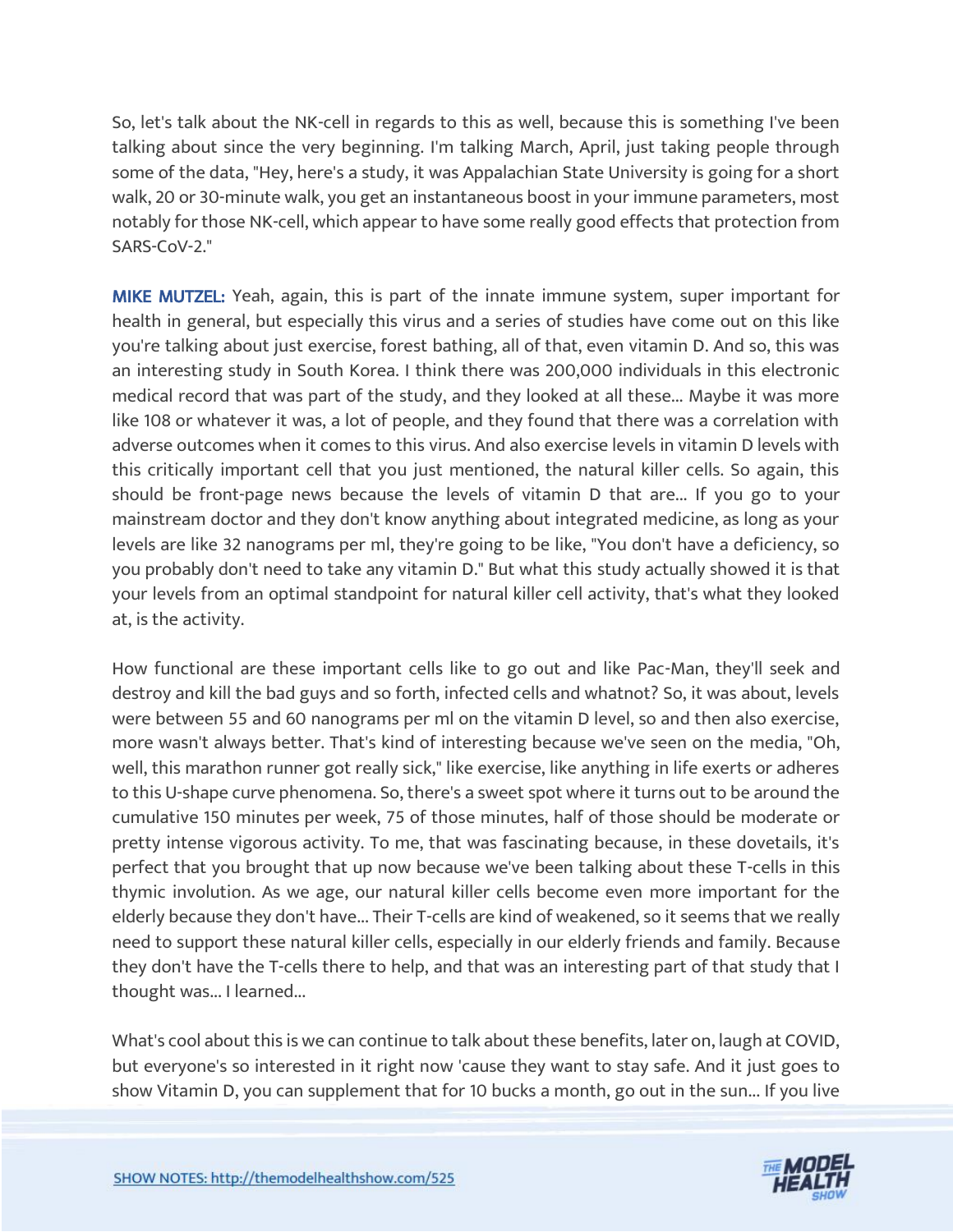in or southern latitudes, so there's a lot of things that we can do, and it turns out that exercise and vitamin D, I really support this critically important cell type.

SHAWN STEVENSON: Yeah. We've got a quick break coming up, we'll be right back. Our microbiome plays major role in regulating our metabolism, literally playing a role in determining how many calories are absorbed from our food, for example. Our microbiome also controls so much about our mood with the vast majority of our body serotonin being produced in our gut. And our microbes interact with these enterochromaffin cells and enteroendocrine cells that produce our hormones and neurotransmitters in our bellies. And one of the biggest issues we're seeing today is gut dysbiosis, where friendly microbes are getting overrun by opportunistic bacteria. One of the few amazing sources of nutrition that's been found clinically to reverse gut dysbiosis is highlighted in a study published in the Journal of Agricultural and Food Chemistry.

It discovered that the traditional fermented tea called Pu'er may be able to reverse gut dysbiosis by dramatically reducing ratios of potentially harmful bacteria and increasing ratios of beneficial bacteria. Another peer-reviewed study, published in the journal Nature Communications, uncovered that a unique compound called Theabrownin found in traditional fermented Pu'er has remarkable effects on a microbiome as well. And the research has found that Theabrownin positively alters gut microbiota and directly reduces hepatic, aka liver fat, and reduces lipogenesis, which means the creation of fat. Pu'er is absolutely amazing on so many levels and is also a powerful adjunct to any fat loss protocol because it's been found to support fat loss while protecting muscle at the same time. And this was documented in a recent study featured in Clinical Interventions in Aging.

Now, the key is the source of the Pu'er matters a lot, and the only Pu'er that I drink uses a patented cold extraction technology that extracts the bioactive compounds in the tea at cold to low temperatures for up to eight hours. And this process gently extracts natural antioxidants in phytonutrients and preserves them in a whole bio-available form. And this is their purest way to extract the vital nutrients from maximum efficacy. This Pu'er is also wild harvested making it even more concentrated in the polyphenols that we see having benefits in those clinical trials. Also, triple toxin screened for one of the highest levels of purity tested for pesticide, heavy metals, and toxic mold, and making sure that it is not in your tea, which is common in most other teas.

This is why I'm a massive fan of Pique teas. Go to piquetea.com/model, that's P-I-Q-U-E-T-E-A.com/model and you get 10% off their amazing fermented Pu'er and all of their other incredible teas. These teas are in a league of their own. Their Pu'er is amazing, I'm a huge fan of their ginger tea as well. Go to piquetea.com/model. Again, you get 10% off everything that they carry, one of the best investments in your health, supporting your microbiome,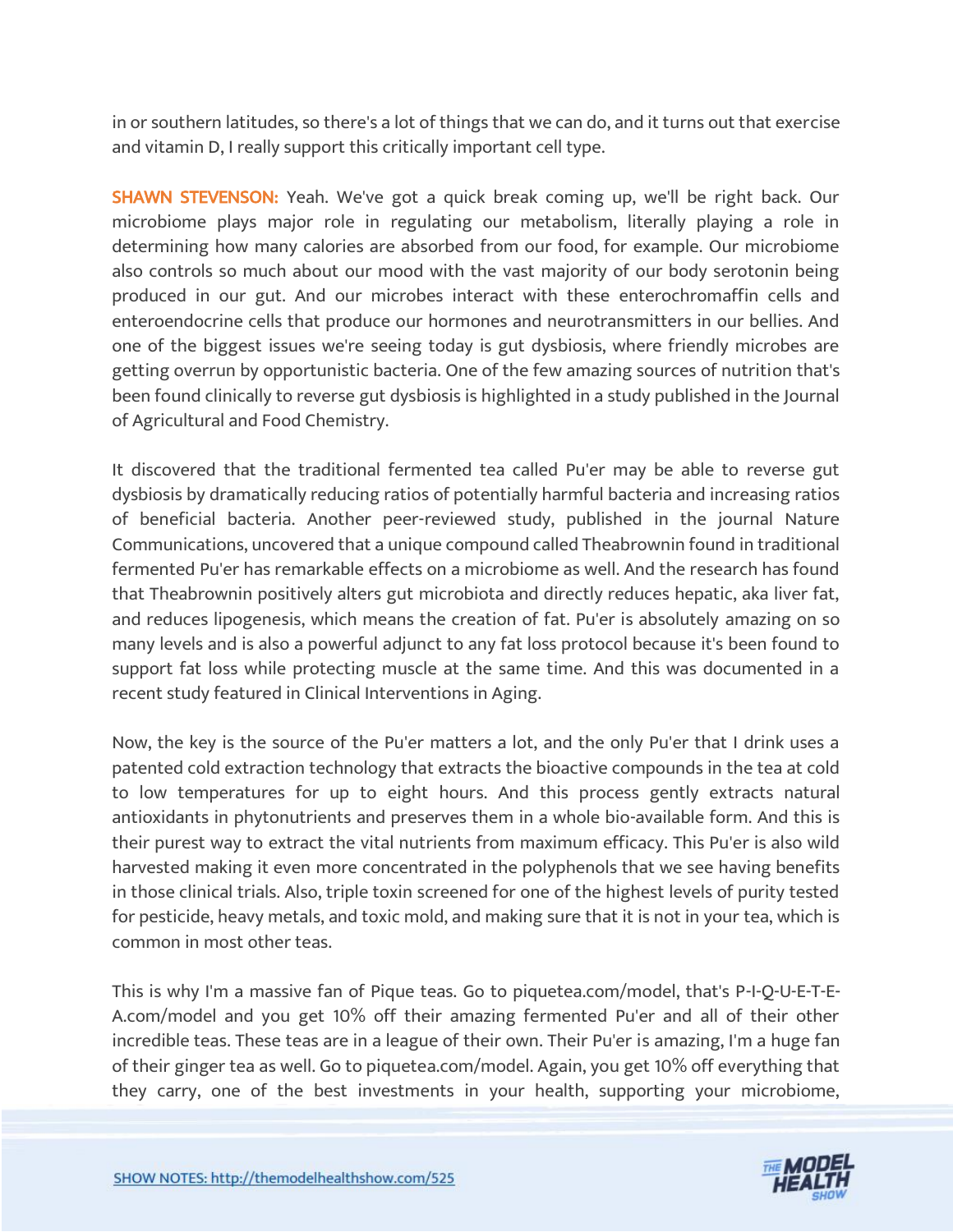supporting your metabolism, it is absolutely amazing. Head over to piquetea.com/model, and now back to the show.

Early on, one of the first drugs that was being worked on and trying to fast track through the FDA, a lot of folks don't know this, but again, I mentioned this very early on, was a drug to target our NK-cell. And it was because the data was indicating pretty clearly that our NK-cell are very important kind of stand-out-ish aspect of our immune system in this scenario, and now this kind of all again been brushed under the rug, and now we're focused on antibodies, which is great. It's definitely part of the conversation, but even this conversation has been mutated into something very dogmatic, and we actually have real-world science on looking at natural immunity versus vaccine-induced immunity. Let's talk about that.

MIKE MUTZEL: This is so fascinating to me because the fact that the media and all the experts that you see on television really discounted natural immunity was to me, mechanistically, it didn't really make sense because... And again, I'm not an anti-vaccination person, but when you get the vaccine, it sounds like you're getting an exogenous immune system, you're getting the antigen, which is a spike protein for which your own natural immune system will make memory too. And so, the fact that we were saying, "Well, the natural course of infection where you naturally get this spike protein that you'll get, if you get the virus, that doesn't matter. It's only the immune system memory that's created when you get the spike protein that's made by way of a messenger RNA."

So that to me was pretty interesting that the fact that we discounted this, but now the outcome data is coming out with regards to the rates, the differential rates between reinfection from a previous COVID infection versus a breakthrough case after you've been fully immunized. And so that study, I think there's a total of 700,000 individuals, maybe it was more in Israel and so... And what's interesting about that particular study... Have you covered this indepth on the show yet?

SHAWN STEVENSON: No. Please do.

MIKE MUTZEL: It's so fascinating to me. And so, this I think it was a game-changer in how we should view natural immunity with regards to green passes and health passes and vaccine passports. Because the rates of re-infection in individuals who had been previously exposed to SARS-CoV-2 prior to March of 2021, so they're accounting for when the Delta variant was circulating. It was a 13 times lower odds of re-infection compared to a breakthrough. So that was really interesting. And so, it sort of makes sense, mechanistically, we were talking offline. Why would this be? We know that these vaccines can reduce disease severity and reduce risk of being hospitalized and all of that, but again, the mechanism through which these vaccines are working is on a single antigen of the virus, which is a s or spike protein.

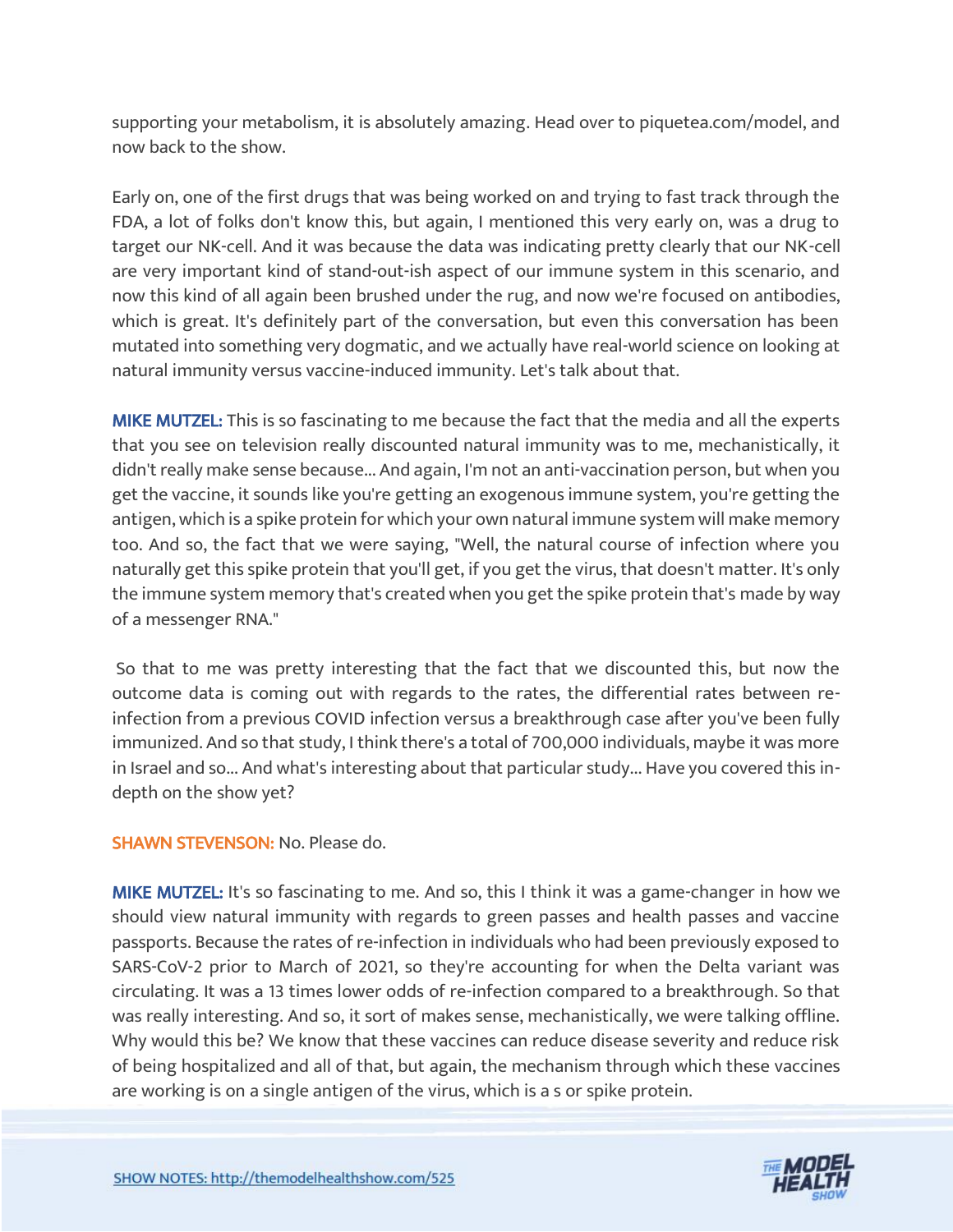Whereas if you get the whole virus, you're getting the nucleocapsid, the envelope, you're getting the spike protein, and there's also these non-structure proteins called ORF1, ORF2... There's a lot of these anyway, so it's more robust and there's more redundancy, and so your Tcell and your immune system is making immunologic memory to more targets so that when your body when your immune system sees those targets when you're getting re-exposed, it's going to react. And what was interesting, since you and I last chatted in April, so I got infected in December of 2020. I've been tracking my antibodies every three months; my antibodies had actually increased since... From their baseline levels in December, meaning that I had gotten exposed...

Re-exposed and I didn't even know, I didn't get a cold or anything, and that to me, I think it's quite fascinating, but yeah, the study in Israel was really compelling because the rates of reinfection were exceedingly low even when the Delta variant was circulating. So again, the difference between all the different re-infection versus breakthrough infection studies that the CDC has been looking at wasn't really... That data was not collected when the Delta variant was predominant, whereas the Israel study started tracking data February 28th, I believe to August 15th of this year. And so again, we're talking about, I think in the unvaccinated group, yet previously exposed, there was at least 60,000 people in that arm of the study, and I think there was 400,000 individuals in the fully vaccinated arms of the study. And they got somehow infected or a breakthrough case between end of February and August.

Now, what's interesting about that is due to that data and other related studies, countries like the UK and Italy, and France are accounting for natural immunity. There was an editorial piece in the British Medical Journal that said, "Hey look, why is United States one of the few sorts of westernized, big medical innovative countries when it comes to medicine?" Why are we not acknowledging previous infections because the epidemiologists have correlated...? Have looked at the data and figured out... And you talked about this before, we can say on 95% confidence interval that there's been at least 95 million cases up to maybe 130 million cases. We're pretty sure, even though the confirmed cases are like, what? 45 million at this point, something like that.

To me like, "Well, that's like a third of the population." And then, why aren't we saying that these people don't need to... They're not immune until they have two doses or a booster or whatever, and it was interesting that this was in the British Medical Journal, actually questioning why the US and other countries like Canada, are not acknowledging previous infection, given the data that the odds of a re-infection are exceedingly low.

**SHAWN STEVENSON:** Yeah. That's not science to ignore that, and then also getting us to this point is because of our immune system to even be sitting here in these chairs as humans, to

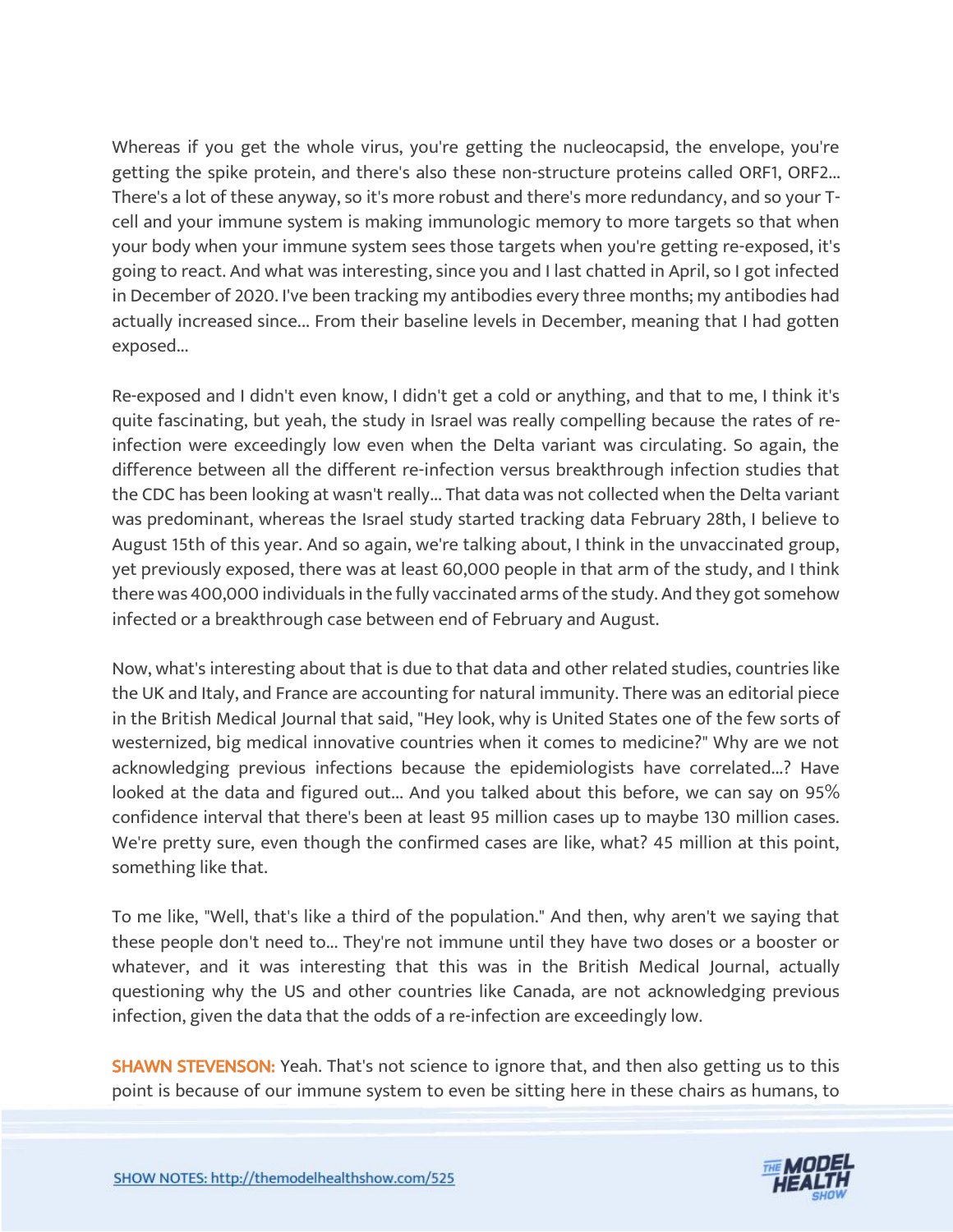negate that natural immunity exists is just... It's beyond, it's very difficult to even comprehend that we even have to have this conversation. So, to recap this: We've got... For folks who've acquired COVID "in the wild" and they've developed antibodies in a spectrum of immunity, have about a 13 times percent reduced risk of re-infection versus folks who've been vaccinated.

**MIKE MUTZEL:** Correct, yeah, the probability is just much higher for a so-called breakthrough case compared to a re-infection, and again, this is data in lar... We're not talking about 12 subjects here and 13 subjects here, we're talking about tens of... So, this data, and this is during the so-called Delta variant when it's circulating, so why are we not acknowledging natural immunity? I mean, that's the thing, it's like, now, there's all these false dichotomies going on where it's either everyone has to be vaccinated or you're an anti-vaxxer. There is some gray area right here, and so we're not anti-vaxxer by saying that we should account for natural immunity. If we think about... Like you and I growing up, Shawn, if our cousin or our brother had chickenpox, our parents were like, "Okay, you need to go hang out with your cousin or brother to get the chickenpox so that you're done."

#### **SHAWN STEVENSON: Chickenpox party.**

MIKE MUTZEL: Yeah, chicken pox party. But now the epidemiologist and so forth, and this was even in the journal Science, who did the review and broke down the data from the Israel study in August... It was August 20th, I think, when it came out, they were saying, "Hey look, we got to have caution here, we don't want a bunch of high-risk people go into a COVID party," But they essentially said in the conclusion like natural immunity is more robust and more longlasting than vaccine-induced immunity. Now, what's interesting is Pfizer funded this recent research that came out last week in the New England Journal Medicine, and again, I'm not dogging on vaccines, I'm just...

This is literally, I'm just, I'm the messenger, telling you what the data said, that after six months, the efficacy has dropped to 20% in the vaccine, and that's not 20% for risk of death or hospitalization, that still is fairly high in terms of preventing the odds of that happening. But preventing the fully vaccinated individual after six months, the efficacy is about 20% for catching COVID. So, you're like, "Okay," so we have data from other parts here in the US, Israel, other parts of the world, and here's what's even crazier, Shawn is going back to the MERS outbreak in 2003 and the first SAR-COVID outbreak. We know that those individuals have natural immunity, T cell immunity, from almost over 20 years ago, and this data is not new at all, this has been published in 2020. People have just gotten so sort of convinced that natural immunity doesn't matter, that it's a new virus, so it will sort of not behave like any other virus in nature.

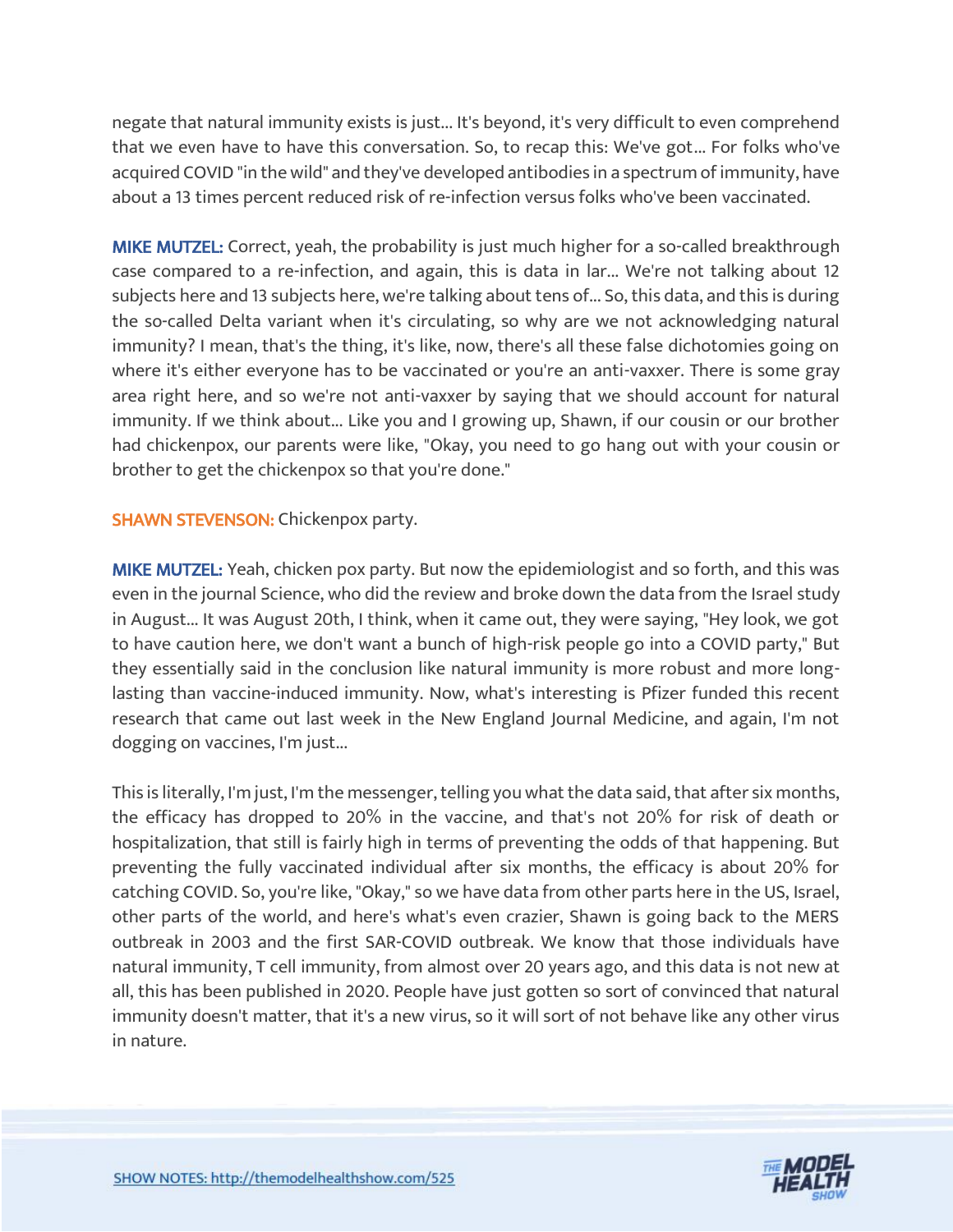It's just going to be so different 'cause it's new, but again, we have data showing that these Tcells that we've been talking about, they're impacted by exercise, our diet, and so forth. They are important because it seems that your, if you had high levels of antibodies all the time, your blood would be pretty thick and viscous, and you would be at a higher risk of getting a stroke or a heart attack. Your antibodies naturally decline, but that's why your T-cells are important because they are there to tell when you get re-exposed to say SARS-CoV-2. Your T-cell are going to yell at your B-cell and your plasma cells, "Hey, make antibodies." So, they are the communicator.

Now, here's a problem, is we have not helped people improve the functionality of their T-cell, so let's just say... Let's just pretend for a moment that these vaccines completely block COVID-19 transmission, you're never going to transmit the disease if you... We should be also encouraging people to do things to make the vaccines more effective. That's been my qualm with this as well. And it goes back to some of the drugs that we talked about, metformin, there were several studies in a drug called rapamycin, which is a known longevity enhancer. That actually improves the efficacy, that's been shown to improve the efficacy in individuals get... Elderly individuals getting an influenza vaccine.

So, we have so many ways, knowing this data, that after six months, efficacy of the vaccine has dropped to about 20% in terms of preventing an overall infection. Shouldn't we... Why were we recommending or endorsing tacitly that people get donuts after they get the shots? You're like, "That was just not a good public health campaign," and I know the government wasn't necessarily endorsing it, but the media was. Was saying, "Hey, here's a little pro bono thing. You go get your shot; you get free donuts."

**SHAWN STEVENSON:** Yeah. Here in LA, it was the biggest coercion/incentive, which is you get free food at McDonald's, burgers, fries. There's a massive lottery as well that took place, they gave away like \$100 million in gift cards and lottery and all these different things, and not looking at education and actually, again, how do we... If this is going to be an effective adjunct, what do we do to actually make sure that it's effective? Listen to this. So, this is from UCSF, pretty close to us. UCSF, they found that sleep-deprived individuals sleeping less than six hours per night in their study were 11 and a half times less likely to get protected by a vaccine, and those who got adequate sleep.

MIKE MUTZEL: That's front-page news.

**SHAWN STEVENSON:** Here's a donut. How about we get some coaching on basic premises of human functionality? Which is you need to sleep, sleep is when your immune system is doing, scientifically speaking, a butt load of things to fortify your health, and 11 and a half times, that's a massive difference. So, these are the things that I have been talking about. And by the way, I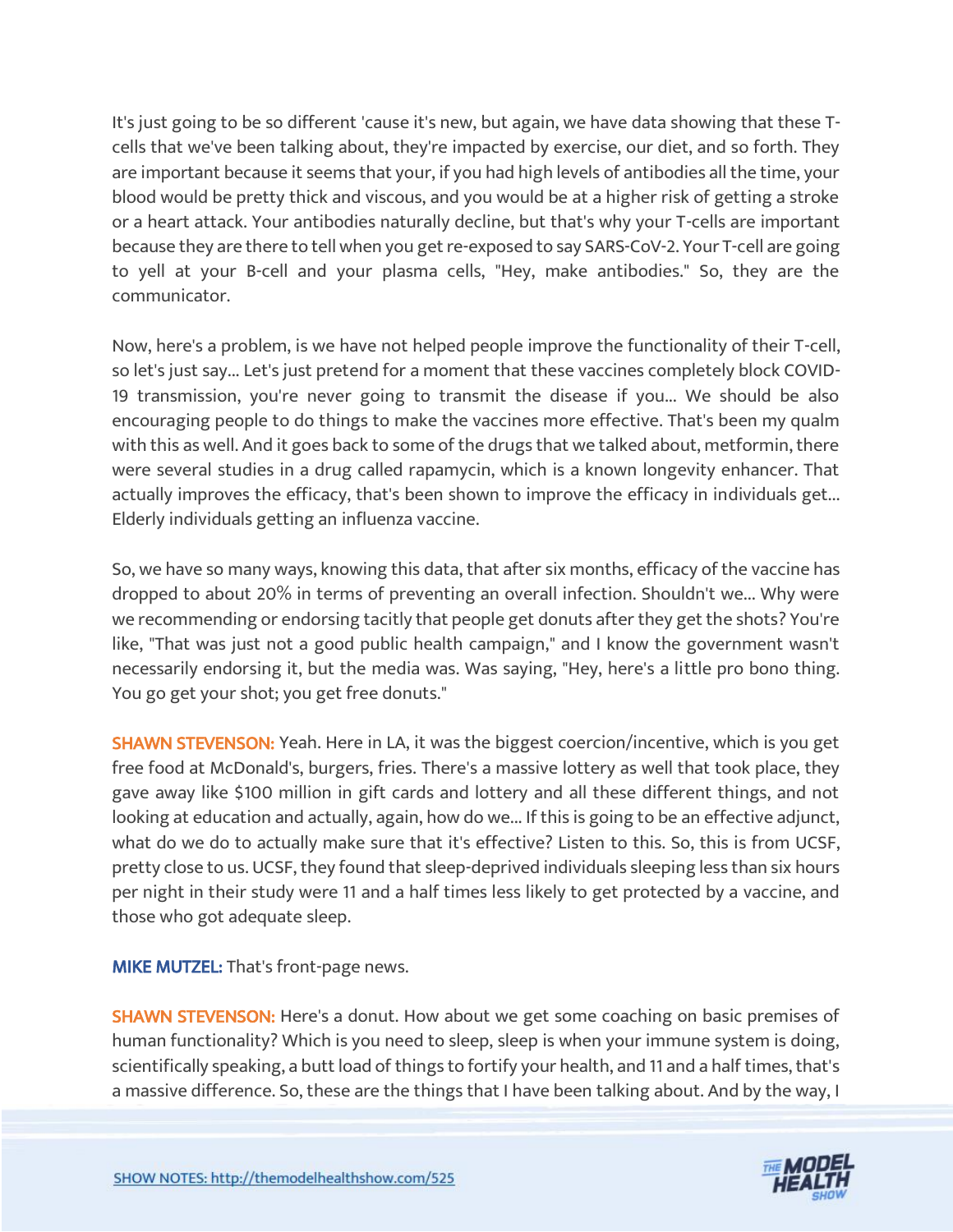pulled this up because I wanted to show you, and we'll put this... Or maybe we won't put this up on the video, just in case, but they just change, and I don't know if you've been paying attention to the changing the definitions of things. Like in the dictionaries, like the online dictionaries and such, but in the Miriam Webster dictionary, it was just changed anti-vaxxer. The definition was changed from "A person who opposes vaccination" to "A person who opposes vaccination or laws at mandate vaccination".

MIKE MUTZEL: Oh my gosh.

SHAWN STEVENSON: Because for me, I'm pro-science, I don't care what the interjection or the adjunct is, I don't care. So, it's not inherently being anti-vaccine, but the mandates around these things, abandoning logic, and ignoring things like natural immunity, where is the science... And this is what I want to talk to about, false dichotomy and having these conversations with folks because that's what science is. It's looking at the data and having rational logical conclusions. Well, we've got, as you mentioned, countries that are backing off on mandates around that and really honoring natural immunity because it exists, and as a matter of fact, it's very likely more robust.

There are some studies showing, "Hey, maybe it's kind of similar," but the majority of highquality data that we have shows that it's more effective and it just makes sense because it's providing a spectrum of protection versus just targeting the spike protein in an artificial kind of response. So, let's talk about this false dichotomy because I know a lot of folks are having a difficult time having these conversations with family members, with friends, and we're in a tough situation. Where again, jobs are forcing folks to be vaccinated even if they've had a COVID infection, which is not really even logical, so what's the point? What's the point of forcing this upon somebody? Is this about actual protection or is it something else?

MIKE MUTZEL: Yeah, this is really... It's an important question because it's breaking up families, relationships, spouses, people have different opinions about what they should do for their children, and I think the... Again, if we want to be science-based about this, the Journal of the American Medical Association, or maybe it was Archives of Internal Medicine, one of the two show that the people that are most likely to have side effects from the vaccine are the people who had also been previously infected, so you're like, "Well, you're having a much higher probability," and I'm not saying these vaccines are going to cause you to grow three arms, but we do know that side effects are complication linked with immunizations.

Particularly these ones, you're like, you're basically telling that person that you're denying that their immune system has any memory to this virus, and then you're increasing the odds at which they're going to have a side effect as well. And the side effects are not totally benign, some people have died, some people have had embolic or clotting events. Some people have

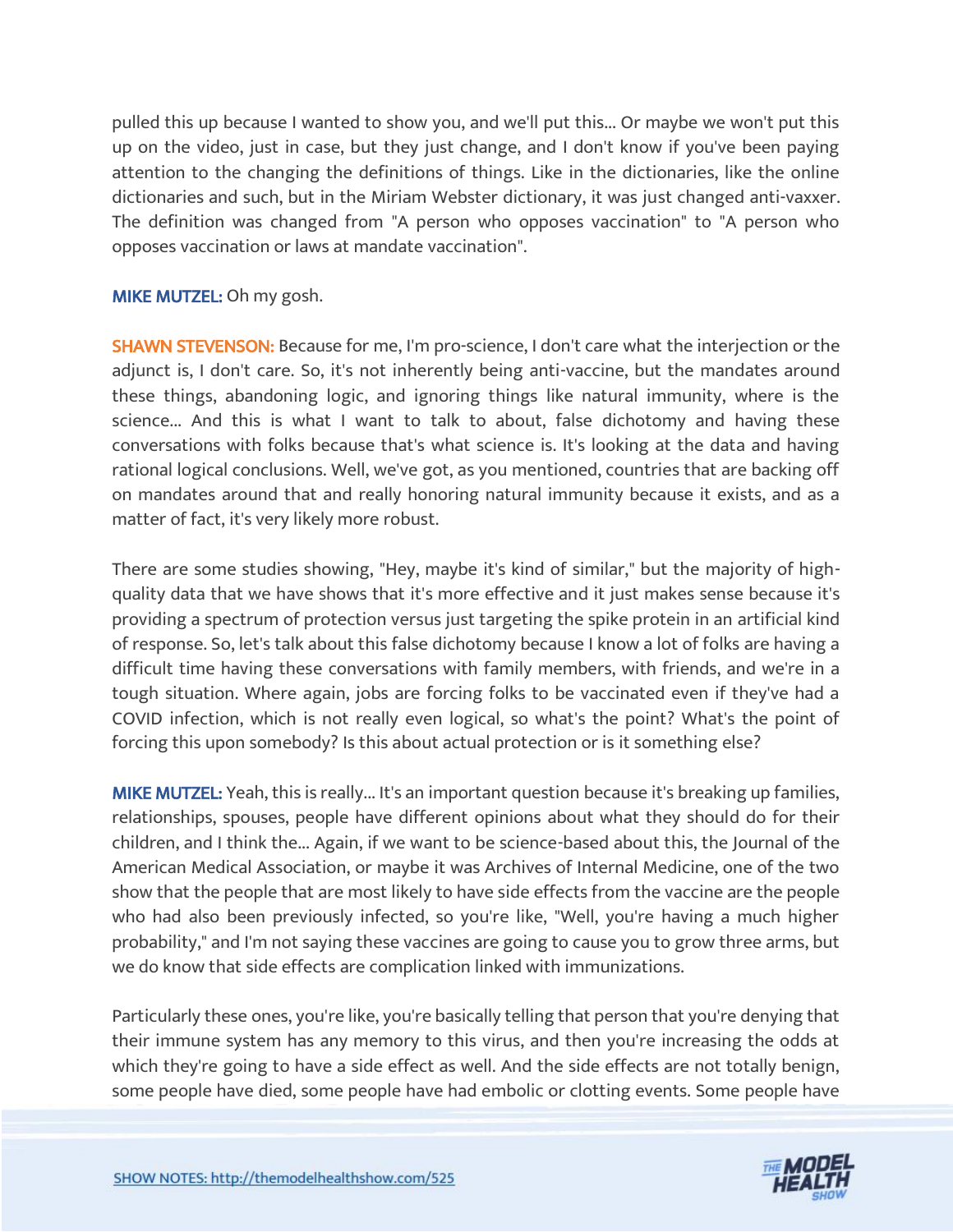had neurologic stuff, and so that's kind of... Again, if we're going to be science-based about this, and I think a lot of people have just been convinced it's a similar false dichotomy with the face masking thing, where it's like, if you don't wear a face mask, you must want people to die. It's creating this weird network tribalism thing where people identify more with what they disagree with, so it's kind of this phenomenon, and there's been some video circulating about this, and I think it's really disappointing, honestly, I think it comes from the media being so dishonest, saying...

And again, I will tell you the data is pretty clear that these vaccines do reduce risk of dying, the data has shown that, and I know there's some conflicting data there. And I looked at the data in Israel and all of that, but they do not block transmission, that is obvious. The CDC's own study from every week, and I encourage anyone of my video listeners and all that to check out the CDC's Morbidity Mortality Weekly Report, MMWR. They always put out interesting things like the obesity and kids and all that, and there was an outbreak over the Fourth of July and somewhere in the Hamptons. And that occurred in 73%, like 73% of people that tested positive were fully vaccinated in that, and that literally, that MMWR was what led to the renewed face mask mandates throughout the US.

#### SHAWN STEVENSON: Look at that.

MIKE MUTZEL: Right, look at that. I feel like no one... People are like they watch CNN, and they hear about, "Oh, if you don't get vaccinated, you must want people to die," but the CDC's own study shows that it doesn't completely block transmission. In fact, if you look at the rates of hospitalization, there are six people from that outbreak, so to speak, in the Hamptons. Five of the six were fully vaccinated that ended up in the hospital. So, you're like, "Well if you just took someone who woke up from a Coma through all of COVID and so they didn't have any emotional connection or skin in the game and you shared with them this MMWR. They would be like, "Well, why are we mandating vaccines for people?" And again, I'm not saying that people shouldn't get immunized, especially if they're higher risk or they're elderly probably. But clearly, we're being told something that may not be totally true. It's sort of like the double masking when you're out walking or hiking. You're like, what are the odds of getting outdoors transmission? It's like 1 in 10000 or something crazy. It's infinitesimally small. So, it's this identity, it's like this religion like you're part of the tribe, if you do this thing.

So, I don't know where we go from here. And so, what I've been doing because personally, my wife is Canadian and all her family is Canadian and the only sort of network news they get up there at CNN and so I know my in-laws are into everything that's going on from a mainstream medicine narrative standpoint. And so, my mother-in-law will not let my wife go visit her and I keep... We've already had COVID. We've tested our T-cell, t-detect.com is how you test it. We tested antibodies. We all have that. But she's like, "No, that's not sufficient for me. We can't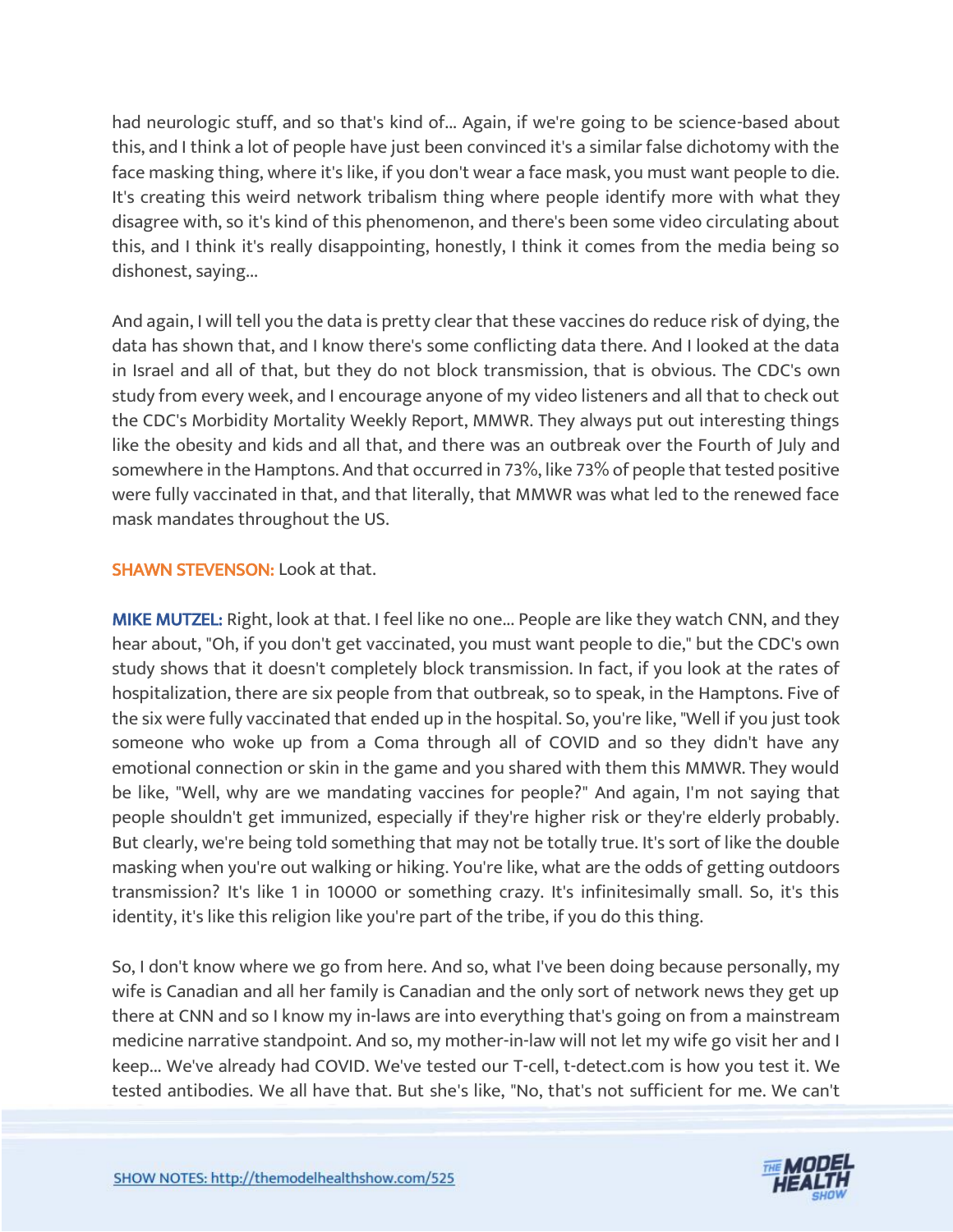have you do that. We need you to get immunized." And she's like, "Mom, I've already, you know." Anyway, so it's creating this weird conversation, it's straining relationships. It's tough.

SHAWN STEVENSON: Oh, man. Yeah, that's so heartbreaking. So heart-breaking. My wife's best friend, her father isn't talking to her because she hasn't been immunized and she's literally the healthiest person in the family by far... And again, it's not about being anti-vaccine, it's just like, "What's the right choice in the scenario based on my immune system, my COVID exposure, all these other factors?" And it's just like, "Get the vaccine or else," which, how are we even in this place? Truly, we started off like, "You know what guys, let's be careful about this. Social distance, wash your hands," to, "Get this vaccination or you're going to lose your job," or "Get this vaccination, or else... " Fill in the blank. And for our government to literally force companies in our society today to fire folks, to have to face litigation themselves or fines if they don't abide by this new government mandate. And the thing is, and this is a very simple principle, this is new. It's not like this has been around for a few years. We have a lot of long-term safety data. As far as that's concerned, we literally have no idea because in a sense it is changing how our cells operate and most instances, some long-term side effects.

When most drugs hit the market, it's on average, and we'll put a study up for everybody who's watching the video, it's on average about four years later when the drug is finally acknowledged to be problematic and recalled, right. Four years, on average. That's on average. And so, the false premise here is that people know exactly what's going to happen and literally nobody on planet Earth knows what's going to happen, nobody. We can hypothesize, we could say things look good so far but if we're being honest about the data, things don't exactly look really good. There are a lot of very concerning things we've never seen before, myocarditis in kids, to such a degree that it's actually being acknowledged. And also, I just did a little piece that as of this recording, I've put it out everywhere and I went and actually analyzed the vaers database, which is unnecessarily complex in and of itself, and I brought forth this thing that's been talked about. Tens of thousands, hundreds of thousands of women with abnormalities with their menstrual cycle, and that was getting brushed under the rug, getting censored per usual. But some really great scientists, again, they're just like, "I'm not anti-vaccine. I went and got vaccinated but this thing happened."

And I talked to some other female friends, scientists, and they were like, "Wow, that happened to me too." And so now, per this recording, the NIH has just launched... I don't know if you saw this, they just launched a big fund and providing almost \$2 million in funding for research to investigate the abnormalities with menstrual cycles for women who've gotten the COVID vaccine because it's a big deal. The question is, why did it take over a year for it to get acknowledged? Because this was happening very early on in the campaign. So, it's great that people are asking these questions but it's because of mediums like this and people really speaking up and forcing the conversation because the entities that are controlling these

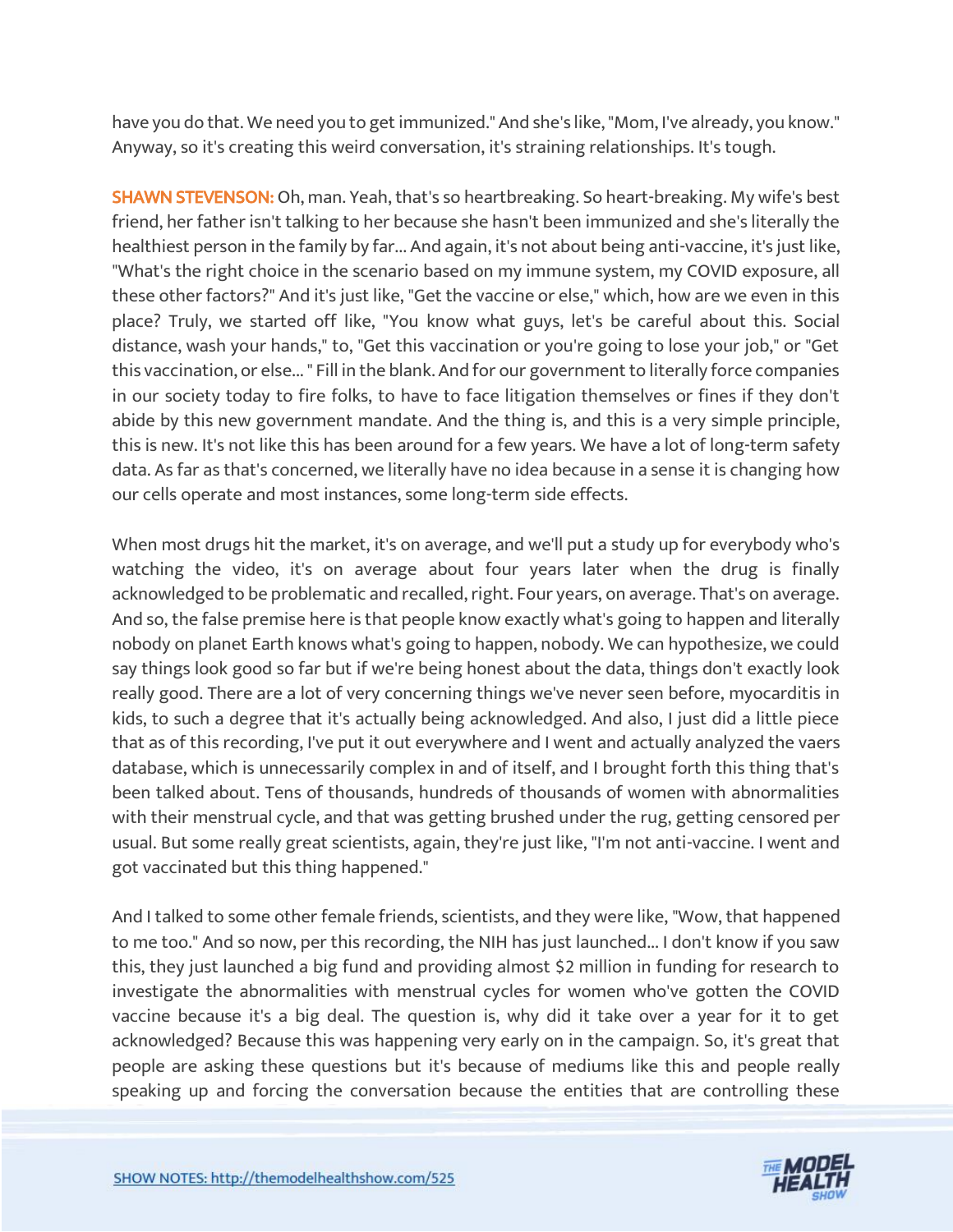things, they would brush it under the rug per usual. So yeah. And here's the question that I want to pose you and this, again, it's just a hypothesis. What could be happening where we inject something into our arm and it's affecting our heart or it's affecting the menstrual cycle? What is the underlying mechanism for that to even be a thing?

Well, it's interesting you bring that up because there was that study that I sent to you in Bristol University. Some scientists asked this very question which I think... Let me just pause before we dive into it. I think, honestly, this topic is so radioactive for even scientists to ask the question about, what if the spike protein is not as benign as we think it is? We've assumed that it's just this benign sort of extracellular antigen and it's just hanging out on the SARS-CoV-2 and it doesn't cause any pathology or disease. It's totally benign. But what if it's not benign? And I honestly think that scientists will get their funding cut, they'll get censored, they'll get ostracized from the medical community or research if they even ask this question because this question was asked by this group in the UK. And what they found is that this spike protein, it actually... So, there's like 28 or 26 different S proteins, or spike proteins, on the extracellular or part of the SARS-CoV-2 virus. That's what enables it to latch on to your cells like in your airway epithelia, the endothelial cells in your lungs, and in your heart and cardiovascular system. And that's what enables the virus to go in and take over your cellular machinery and replicate and so forth.

Well, it turns out that there's hydrolytic, or there's enzymes that snip the spike protein off the virus and that's found... The spike protein has been found in the urine. It's been found in the bladder. In the whole blood, it's just circulating. It's going around. So, the scientists were like, "Okay. Well, what does it do?" And they looked at different human hearts, so they looked at cadaver hearts. They took out different cells and they found that it alters the function of this critical cell in your entire circulatory system and microvascular system known as this pericyte, and it's also found in the brain as well. And so, this pericyte is sort of like, the best analogy that I created through, I'm not an expert in this field but it's sort of like a janitor or a housekeeper within your cardiovascular system. It's helping the endothelial cells like if they get damaged, helps to repair them, and helps to remake connections. And so, this pericyte gets totally dysfunctional through this so-called CD147 mechanism, it's more complex. But it triggers this intercellular signaling cascade of an inflammation, that is the spike protein does, in this critically important cell known as the pericyte, which is a really...

It's like mortar and the bricks of your cardiovascular system, essentially. And so, you asked the question, how are 17-year-old kids getting myocarditis after this vaccination? What is going on here? How are people getting strokes or blood clots in their brain? Or what's going on with the menstrual? It seems that one of the mechanisms could be this inflammatory induction and changing the functional activity of this very important cell type that is found in the heart, in your micro-vessels throughout and the capillaries and so forth, and also in the brain. And again,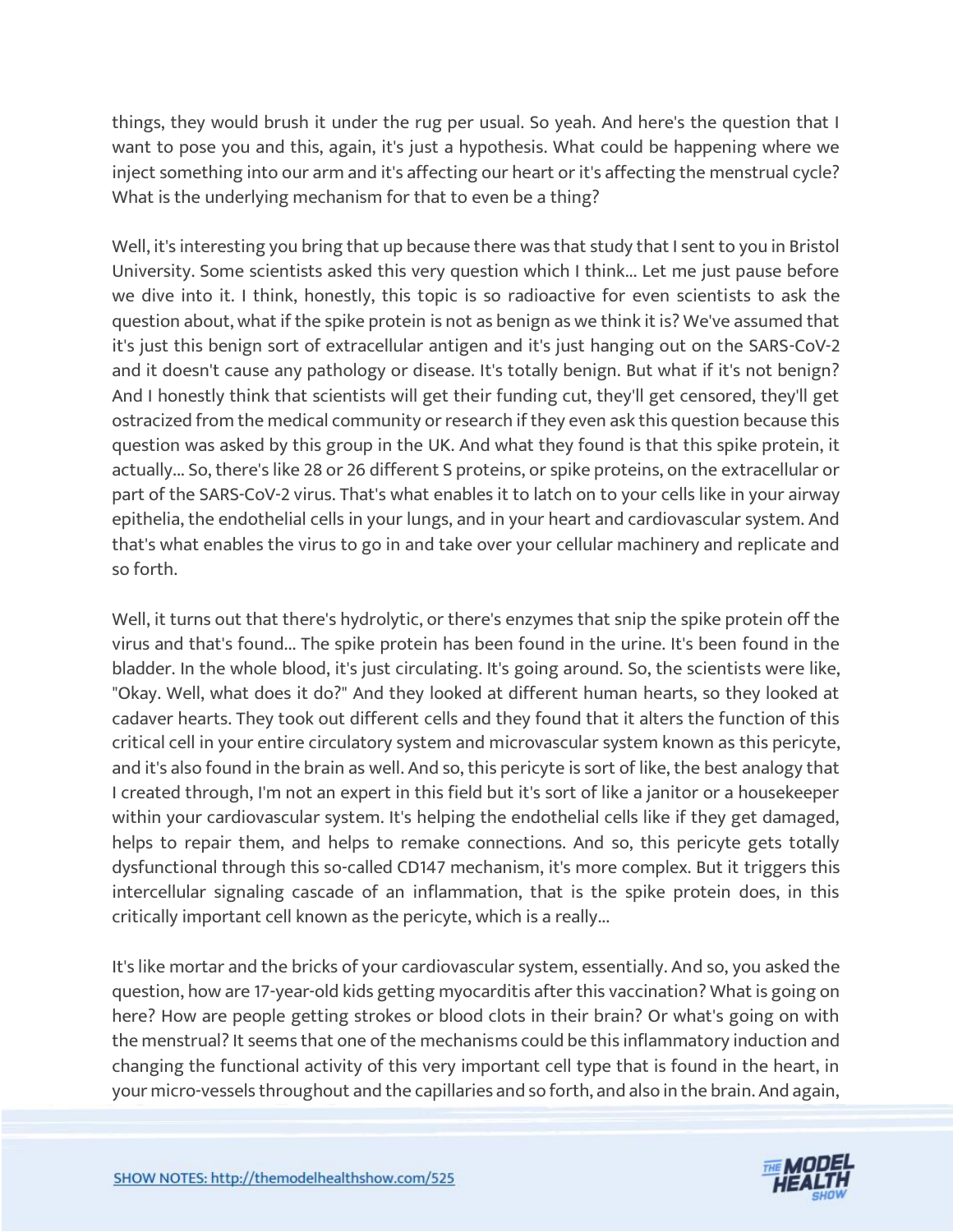to me, I thought that study would have been referenced like 100 times. So many people would have been like, "Okay, we got to dive into this. Let's put a pause button especially on low-risk individuals." But no, it hasn't been referenced once. And what was interesting, and I know you've done this, you'll reach out to a scientist or an author on a paper, they're super excited 'cause they're in their research lab, they're publishing this stuff. They get back to you, usually, right away. I send two emails to this group, and I didn't hear anything back and I was just wanting to know more like, "Hey. Maybe could we chat?" And I heard, it was crickets.

Again, I'm totally speculating here but I honestly think this topic is so radioactive because of the potential implications if it turns out, 'cause this is the platform or the delivery system for all of these currently available immunizations. If it turns out that there is some iatrogenesis or unintended harms that weren't really fully thought through, that could be a bad situation. So, I don't know. That doesn't mean that no one should ever get the vaccine. I'm just saying like, "Okay, if this is true, why don't we recommend people exercise beforehand? Make sure that if they have increased blood thickness or they have a family history of clotting or hypercoagulation type events, they're at higher risk for stroke, maybe they should maybe do some things beforehand. Go on blood thinners, do something to maybe augment the potential side effects that are known here from a mechanistic standpoint. Things come to mind like going in the sauna, exercising, walking.

I find this with a lot of my male clients that I've worked with over the years, thick blood. So, hemoglobin and hematocrit are common blood tests that you find on your complete blood count, CBC, and in most men, because they're not menstruating, their blood is really thick. And so, if maybe a family member or a friend that you know of that's going to go get vaccinated, maybe they should donate blood ahead of time so that their blood may be might not be so thick and prone to coagulate if there is this off-target complication with clotting, potentially. Again, these are things that you have to step back and go, "Okay. Well, is this too complicated of a public health message? Is that why it's not being discussed? Is it just ignorance? Is it just that the system is not as efficient as we think it is?" Like you said, we should be encouraging exercise and sleep to make these things more effective.

If people are going to go down that road, we should be doing things that are practical to reduce the potential downsides afterward. I'm sure you've gotten this question, "Hey, my employer is making me get this. What do I do? How do I detox?" And so those are some things that I would suggest is donating blood, making sure you're going in a sauna, 'cause therapy improves microcirculation and improves the vasodilation. So that could be something very helpful. Obviously, get a good night's sleep and not eat foods that are going to induce coagulation so fried fruit, processed foods, have a low glycemic index diet. Treat this like you would treat any sort of event that you would do that's important to you like maybe you don't drink for a couple

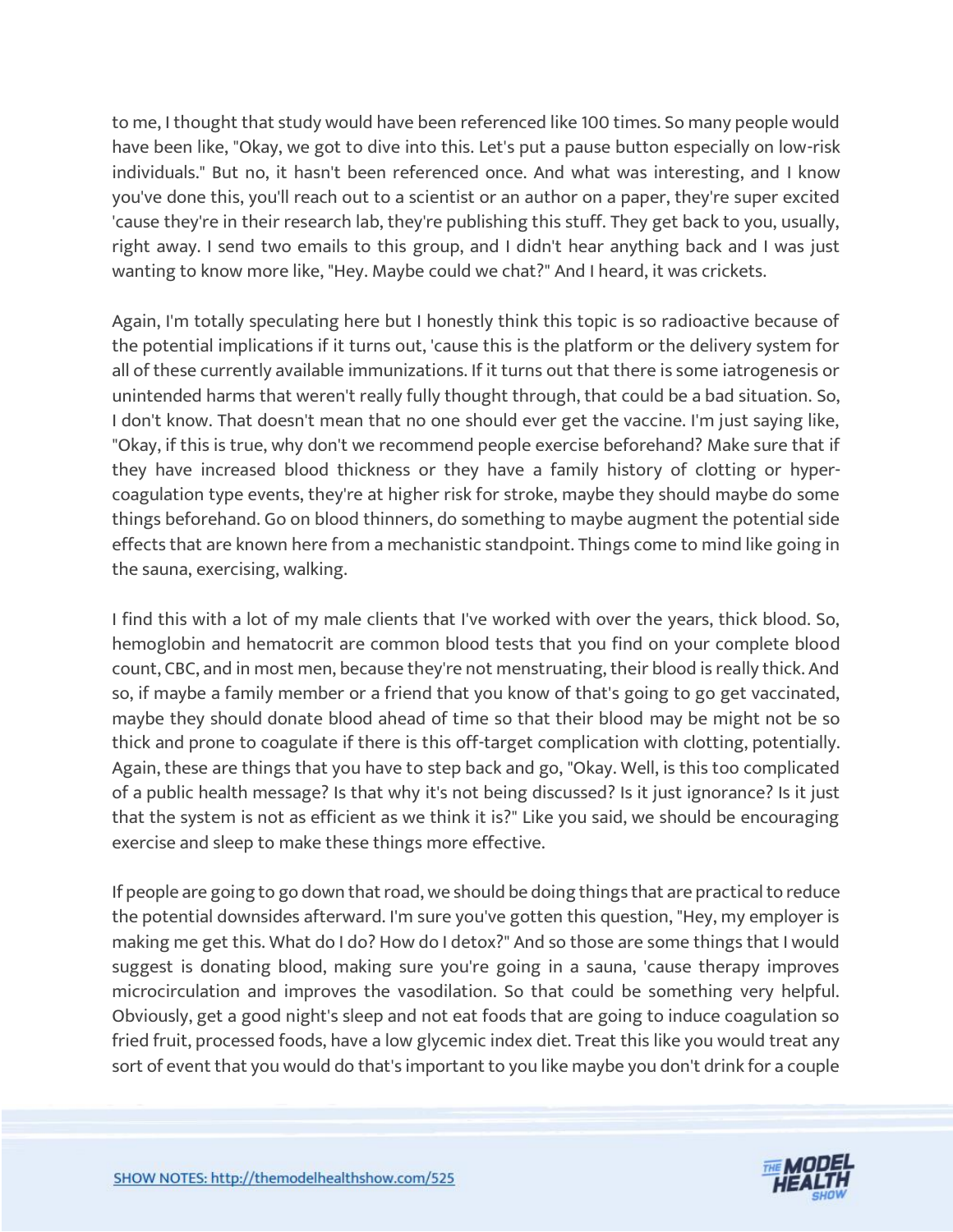of weeks beforehand, making sure you're walking. Doing all these things leading up to it to make it more effective, number one, and also reduce potentially any downsides.

**SHAWN STEVENSON:** Yeah, this is so great. Yeah, of course, I've been flooded with that question as well and as you mentioned, this topic is so radioactive is such a great term to put with it. And for both of us, I know it's bordering on insanity that we are in a situation right now as a culture in 2021 where we are not allowed to have these conversations on many of the biggest platforms where people are conversating. Many of our interactions as humans have traversed over into this space where the conversation, natural immunity, for example, is censored on Instagram, for example. Just being a rational human being, I don't think that has any place in the domain especially... I mean, I believe the average person should be able to have their voice heard and to have these conversations and you just to be able to have the wherewithal of like, "Okay, that sounds crazy. Getting vaccinated and now they've got one butt cheek is bigger than the other," whatever. Which is not to say it's not possible, but to just have something that's like a one-off or just a crazy thing that somebody says, just to have some logic and be able to discern that for yourself as a human.

I think that's part of the problem that we've gotten to where we need this parental figure in the form of our government and social media platforms to be the parent and tell us what's true and what's not. That's a problem in and of itself but I think we've devolved in our ability to think critically as humans in the first place where I can see where they would sort of deem that to be appropriate, but even that still is not appropriate. Especially people who are credible scientists. What we do, I literally just am looking at the data and what I do is I'm going into it understanding we both have cognitive biases and I'm aware that I have a bias and I'm checking them at the door. I'm going in and looking for things to counter what I believe to be true so that I can come to a comprehensive understanding and then share that with everybody. Some stuff right now is so wrong. It's so total opposite of what people are being force-fed that that's when I bring in the humor, that's when I bring in the agitation in it because I just feel it in my spirit like this the data. It clearly shows like 90% of it says this.

Yes, there are some things that... Because you could find data that proves just about anything but it's having the heart to say, "You know what, I'm willing to be wrong. Let me go and look at this and put my bias to the side and look at this as a rational human being." And then from that place also, I think this is important too, is to have compassion in this time where there's so much infighting. People are being very illogical and there's so much distance taking place where family members are fighting with each other, and people are... One incredible person, again healthy human being, her business, her life is built around health. She's been friends with a couple of girls for 10 years and she just found out that she can't come to their wedding. She was in the wedding, now she's not because she's not vaccinated. Or there was another example where there's a vaccinated table that can't dance on the dance floor if you're not vaccinated.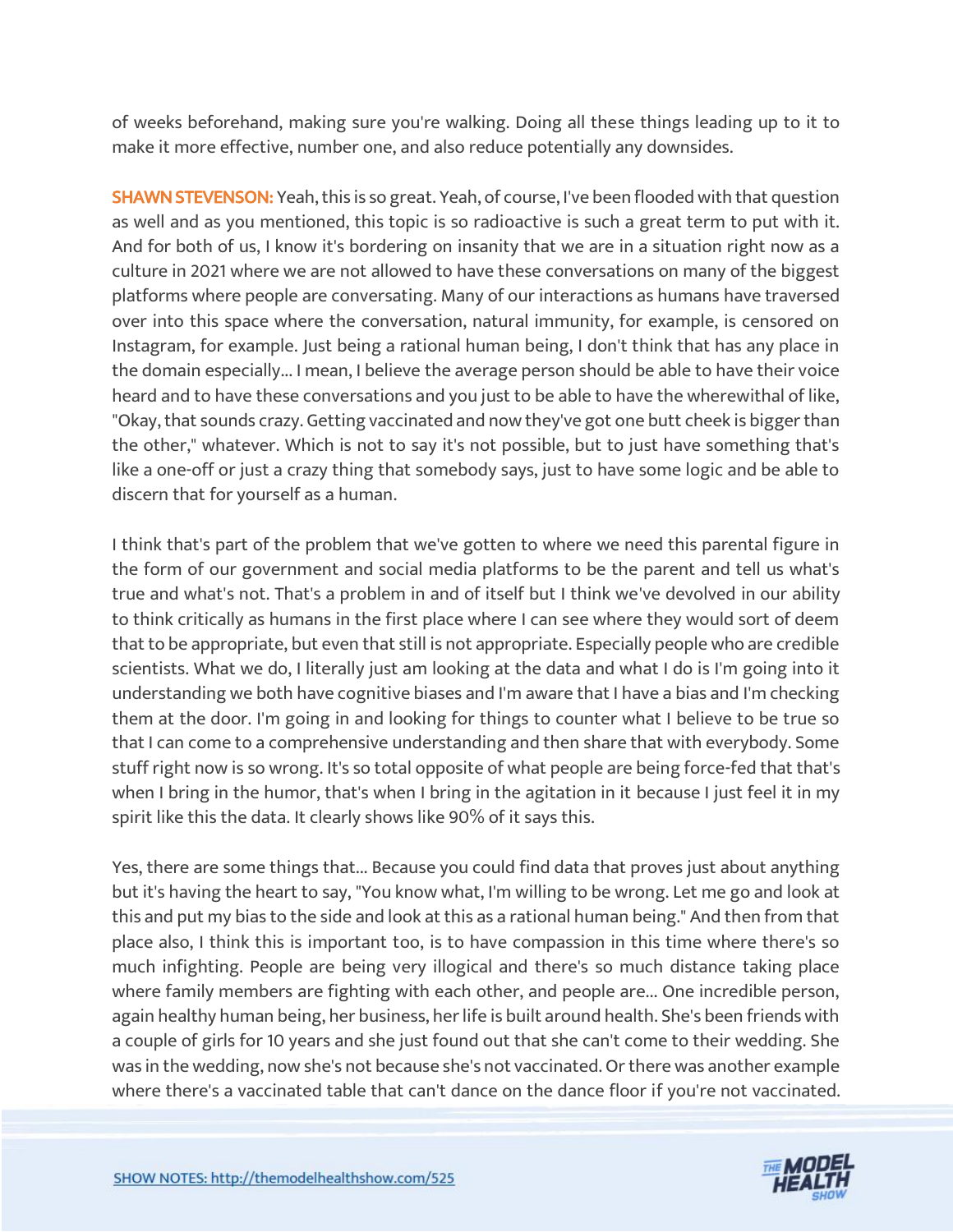All of these things it's just like, Is this logical? Are we actually being logical or are we being CNN-minded? And it's not just CNN, every major news outlet does this where they make us hate each other.

And also, we've talked about this multiple times here on this show and I'm going to pull back from playing it again but, the technical director at CNN, Charlie Chester, was caught with his own words saying that they're purposefully using fear for ratings. They're purposefully using fear to keep people glued to their televisions and this is why they have the death toll ticker on CNN, which I couldn't believe when I first saw it. I was like, "How is this even socially acceptable that we are relenting human lives to these numbers, this ticking number?" And he said in the segment that... You know what, I got to play it. I'm going to put it in this episode. We're going to play it for you guys.

COVID? Gangbusters with ratings, right? Which is why we constantly have the death toll on the side, which I have a major problem with, how we're tallying how many people die every day. 'Cause I've even looked at it and been like looked at it and been like, "Let's make it higher." Like, "Why isn't it high enough, like, today?" It would make our point better if it was higher and I'm like, "What am I rallying for?" That's a problem that we're doing that.

How about you guys at CNN show the recovery rates on the death tolls at least.

Recovery rates. Who's had it? And then...

Recovered.

Recovered. Because that's not scary. I don't see how that... I would imagine that's why they don't do it. Yeah.

That's what I figured.

If it bleeds, it leads. Yeah.

If it bleeds, it leads. I like that.

I think no one ever says those things out loud but it's obvious based on the amount of stories that we do. Like the fact that we have a segment called The Good Stuff, which is a feel-good thing, but it's a dedicated moment at the end to almost like be the ice cream to alleviate everything that you've been through. Like something sweet to end it with 'cause everything else is like doom. And the only people that we will have on the air, for the most part, are people

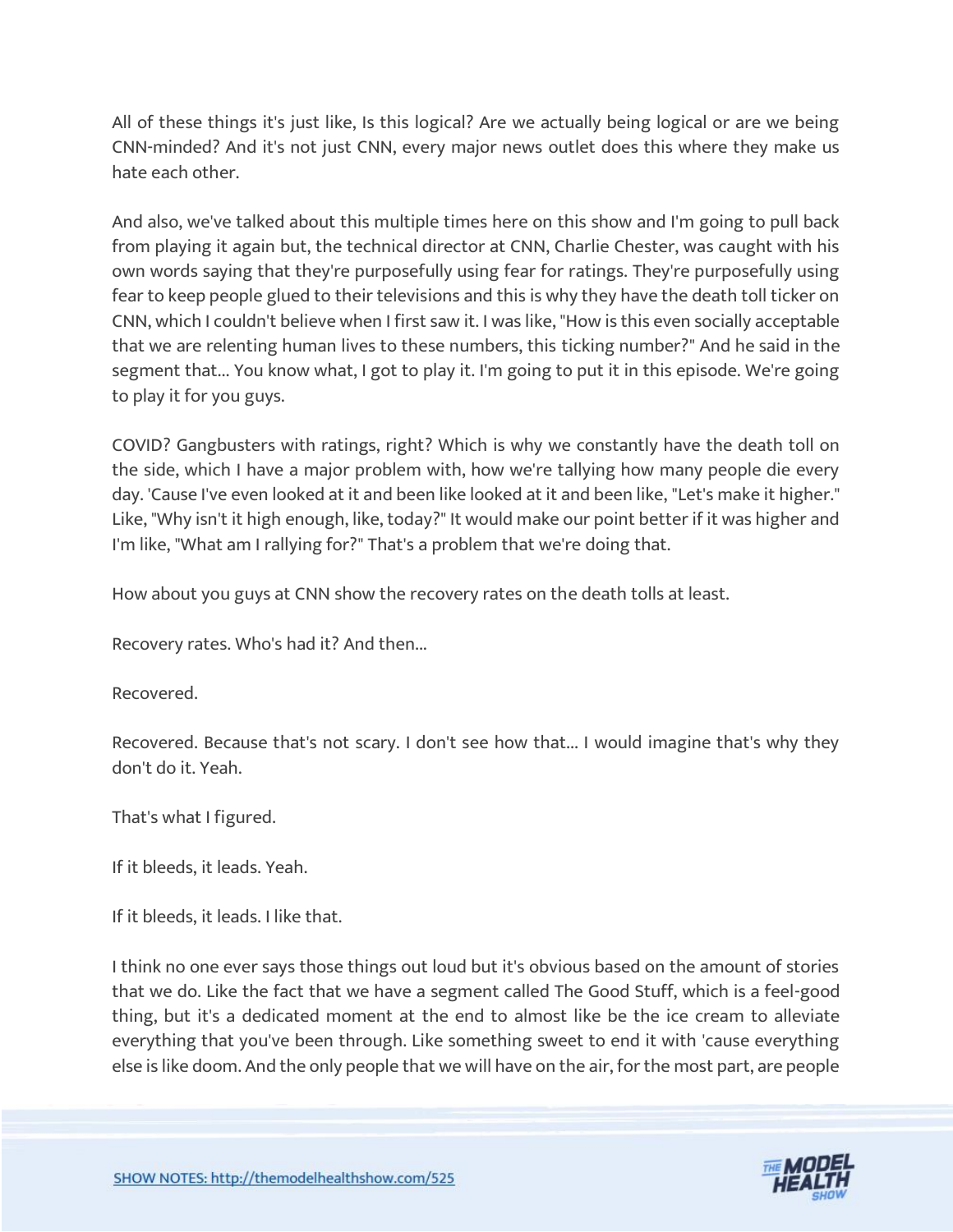that have proven track record of taking the bait. I think there's an art to manipulation that I think a lot of... I think some people have figured it out inherently.

Like with the media or just in general?

In media and in just conversation.

**SHAWN STEVENSON:** So, he said in that segment that sometimes he would see the numbers and he would think, "We need to get those numbers higher. We need to have more deaths on the screen. We need to get those numbers higher." And he confessed it. That's wrong. I shouldn't be saying that. That's really wrong but that's the nature of the business. And also, him having the premise that when she asked him why don't we have a recovery ticker showing how many people are okay, he had to stop and think about it for a moment. He's like, "That's not scary. If it bleeds, it leads." He said the thing that we already know but this is somebody who's one step below the director of the station saying that we're purposely using fear. My biggest issue is fear without context. Give some context here, okay. These negative things are happening but what about all the good things that are happening. Let's have some context so people aren't having irrational fear to where even if... For example, with your wife, she's had COVID, her antibodies, all the metrics are that of somebody who's probably more equipped to being safe around her parents. And it's just like, "Well, no, you got to get this thing because they said you got to get this thing."

So yeah, man. I'm so grateful to have this conversation with you and to have you on. You're somebody that I reach out to when we have these conversations and if you could, let's offer a little bit of insight, just a little bit more, dig in just a little bit deeper on what people can do right now when they are feeling that they're kind of cut adrift or they're being ostracized. Like a good example is your family, your wife. How do you deal with a situation like that that can be really heart-breaking?

MIKE MUTZEL: Yeah, that's a great question. I don't know that I totally know the answers to that because it's really tough, but I just visualize 'cause I thought like, "Okay. Well, Deanna, how hard would it be just to go maybe get one dose." I just threw it out there as I had but how would you feel? And so, I would encourage people to do this exercise. And so, when we both close our eyes, and I was like, "I will be so pissed. The nurses getting the needle, I would be just... I would feel like crap." And she's a chiropractor so she's working with people, and she's heard the stories of the female patients who are experiencing some challenges with their menstruation and all that, and they say to her, "I just want to get this thing out of me." That's what they've said. Those are their words. And so, it's just like, you know what, then we just have to stick to our values and know that that's probably being sort of, sounds weird but, may be

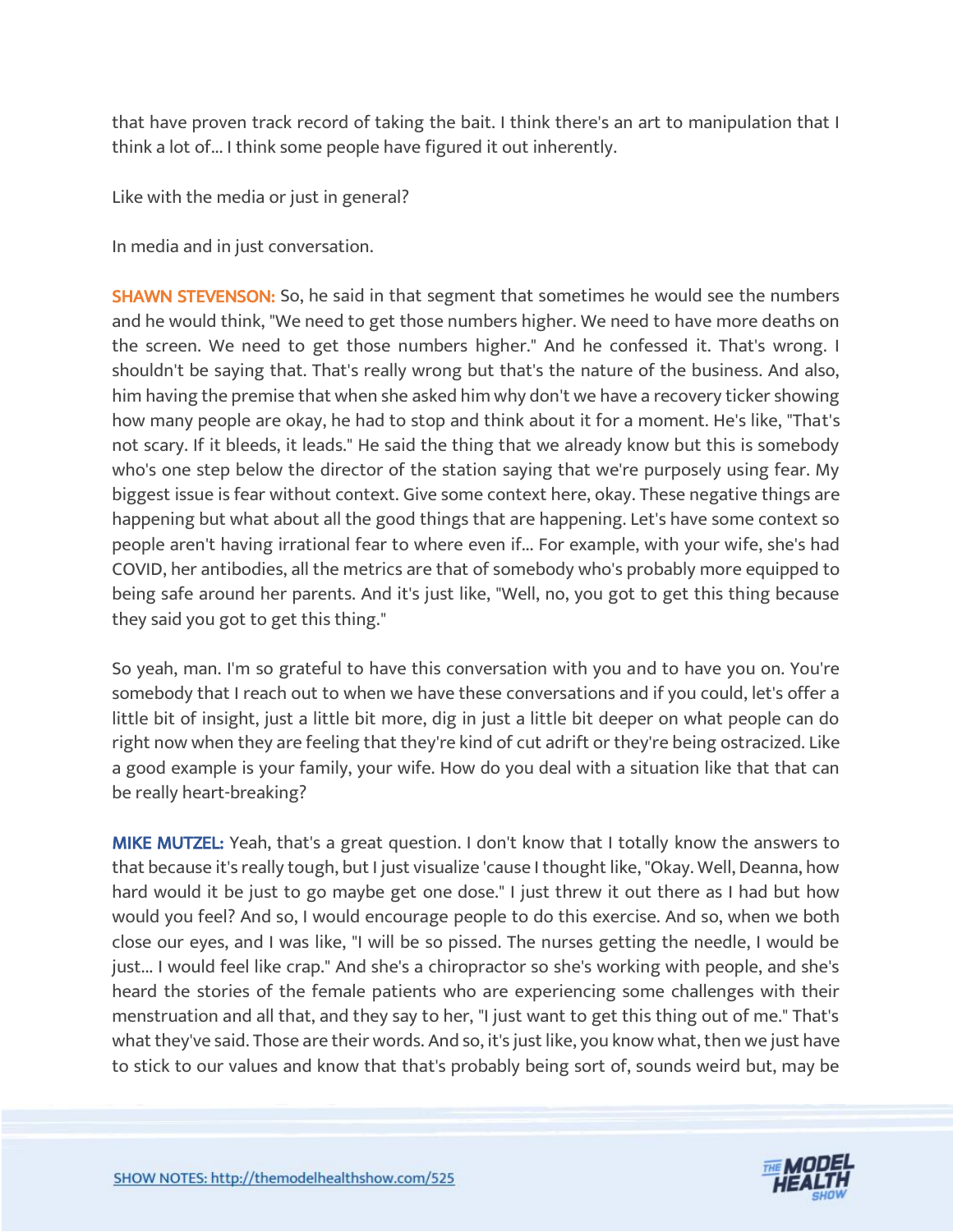transmitted to us from a higher power and we need to just stick to the core. And the good thing is there's a lot of people, find people who you can talk to.

That's, I think, the hardest part for people is they do not have someone they can talk to about these things and share frustrations and just share stories. And so, find your tribe or your group that you can bounce these ideas off. This time will pass like any other. The cool thing, or the bad thing, about the media, they're onto the next. Right? Once people are done here and about it, they're going to pivot to something else, the climate or whatever and so this time will pass. Eventually, enough people are going to get this that they're not going to have a lot of leverage, I don't think, over us is my hypothesis. If we think about the mortality rate of say the 1919 flu, it's way worse than this and that was a two-year deal. So, I don't foresee this going on for 10 years, maybe into the winter of this year, and then probably we won't hear too much about it. But yeah, I think just stick to your values and find your tribe.

**SHAWN STEVENSON:** That's great advice. Very simple and practical, listen to your heart, pay attention to your own values, and don't beat yourself up if you have relented in any of these instances because it takes a superhuman. Let's just be honest, it's very simple but it's not necessarily easy at a time like this so have compassion with yourself first and foremost. And I think more than ever, this is the time to listen to your heart, to stand for your own values, as you mentioned, and to connect with amazing people like you. So, I'm grateful that you're in my life and can you let everybody know where they can get more information about you, where they can check out your show, your incredible show as well.

MIKE MUTZEL: Sure Shawn. And again, thank you so much for having me on and it was so awesome to connect with you. I think just on Instagram, we started sharing some stuff and then you reached out to me, and we have similar values and that is helping our kids, and so that's why we're doing what we're doing. But grateful to be here and thanks to everyone for listening. My YouTube channel, which is where I post most things, is High-Intensity Health so if people are interested in learning more about fasting, exercise, and all that, they can check that out. I appreciate that.

SHAWN STEVENSON: Awesome. My guy, Mike Mutzel. I appreciate you, man.

MIKE MUTZEL: Thank you.

**SHAWN STEVENSON:** Awesome. Mike Mutzel, everybody. Thank you so much for tuning in to the show today. I hope you got a lot of value out of this. Make sure to share this episode out like crazy. And of course, tag me. I'm @shawnmodel on Instagram and tag Mike, he's (ametabolic mike on Instagram, and let him know what you thought about this episode. We've got some powerful masterclasses and special guests coming up very soon so make sure to stay